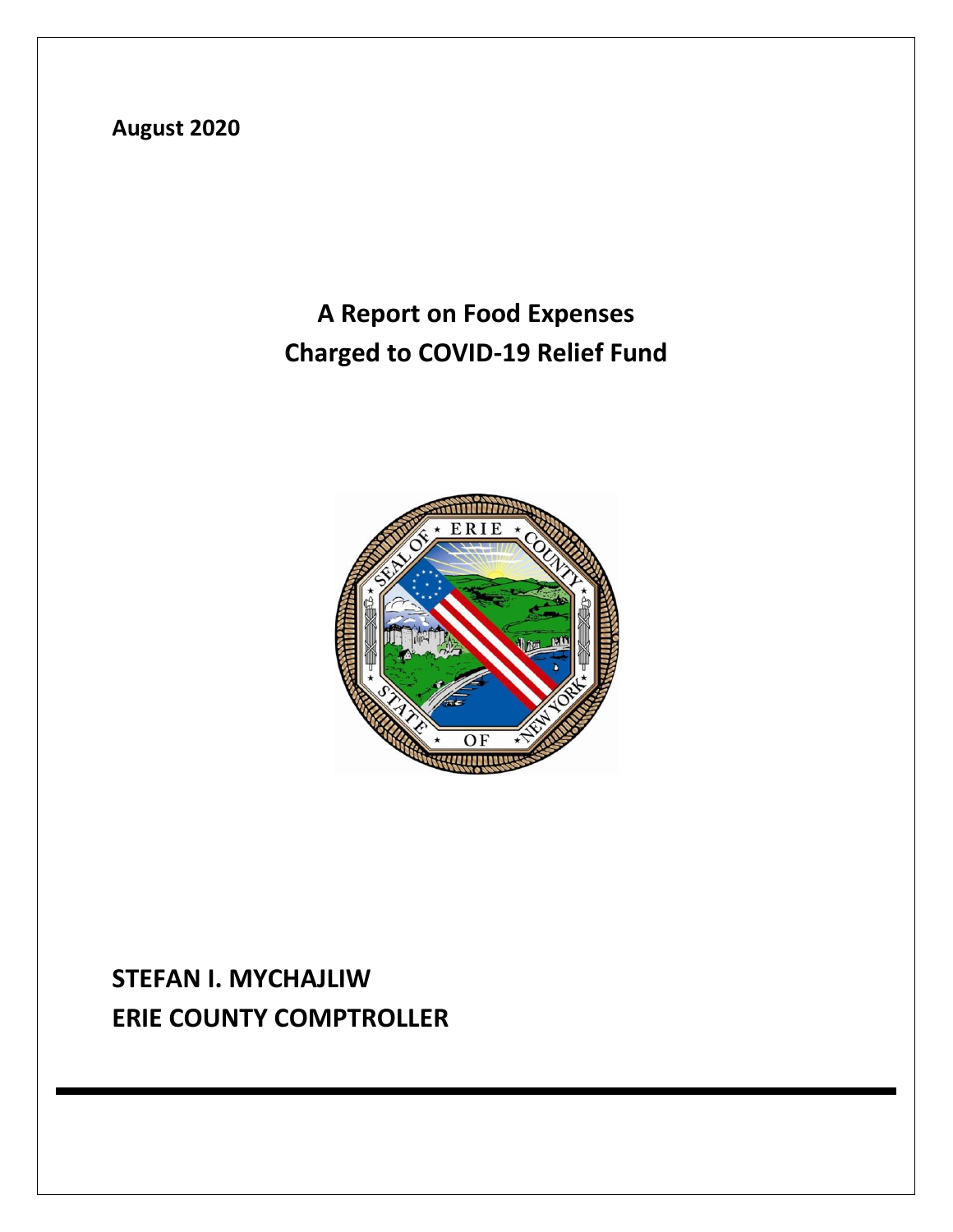**HON. STEFAN I. MYCHAJLIW ERIE COUNTY COMPTROLLER'S OFFICE DIVISION OF AUDIT & CONTROL 95 FRANKLIN STREET BUFFALO, NEW YORK 14202**

#### **August 7, 2020**

Erie County Legislature 92 Franklin Street 4<sup>th</sup> Floor Buffalo, New York 14202

Dear Honorable Members:

The Erie County Comptroller's Office has completed a report on certain food expenses charged to fund 252, commonly known as CARES Act relief for municipalities.

Our objectives were to:

- Quantify the amount of expenses attributed to fund 252 for food.
- Determine how much of this food was purchased for employees, and how much was purchased for COVID patients who were not employees.

To accomplish these objectives, we examined expenses attributed to fund 252.

Previously, we have provided reports at the request of the Legislature regarding overtime for managerial confidential employees, as well as bargaining unit represented employees. It is our understanding that the Legislature is planning a meeting to discuss overtime costs in the near future. Realizing that overtime is but one component of spending from fund 252, it may be useful to also have information regarding expenditures for food from fund 252. Just as overtime is not generally commonplace during "normal" times, especially for managerial confidential employees, neither is the purchase of meals for employees. As a result of this request, we have provided information which may be helpful in a continuing discussion regarding food expenses charged to fund 252.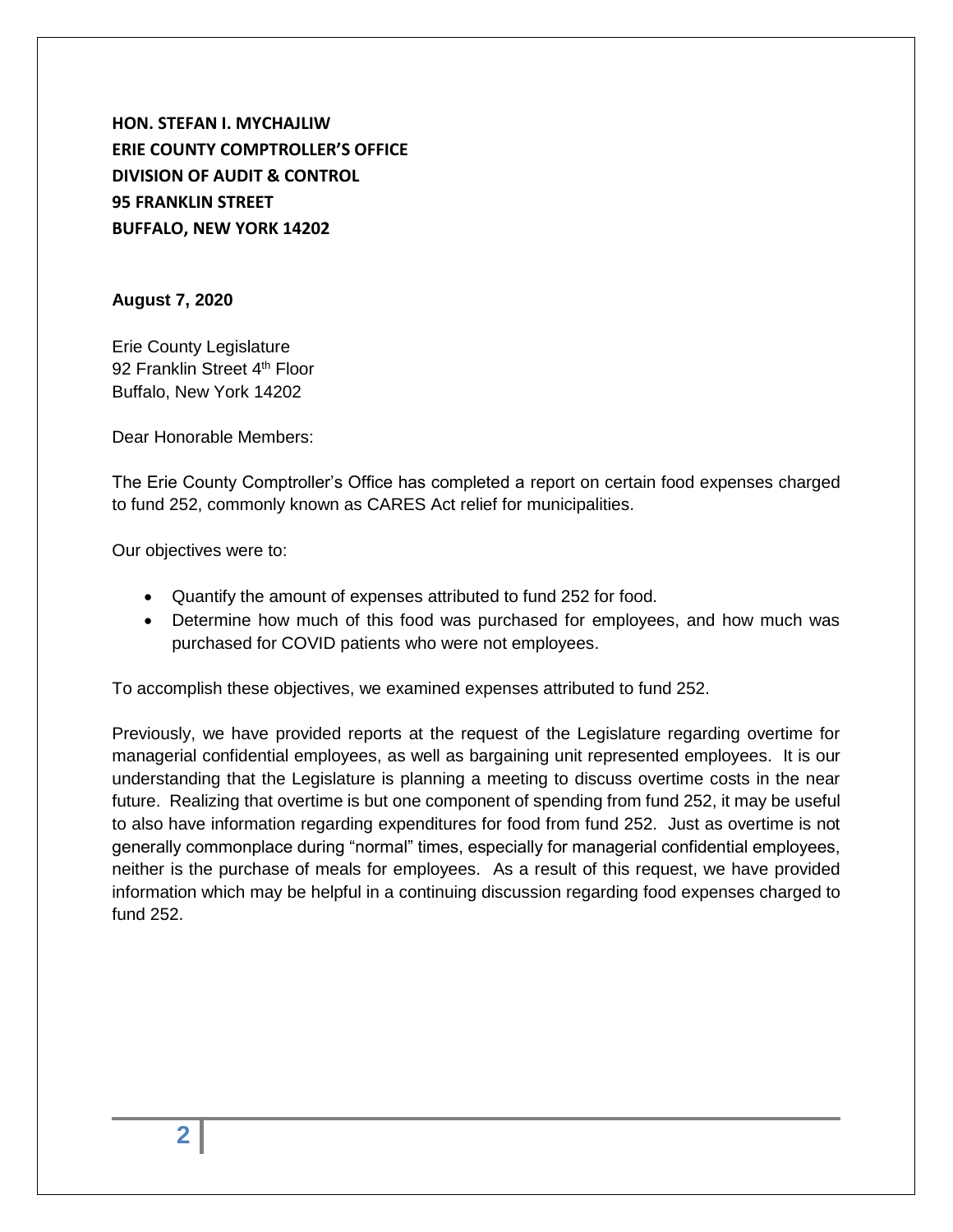### **Table of Contents**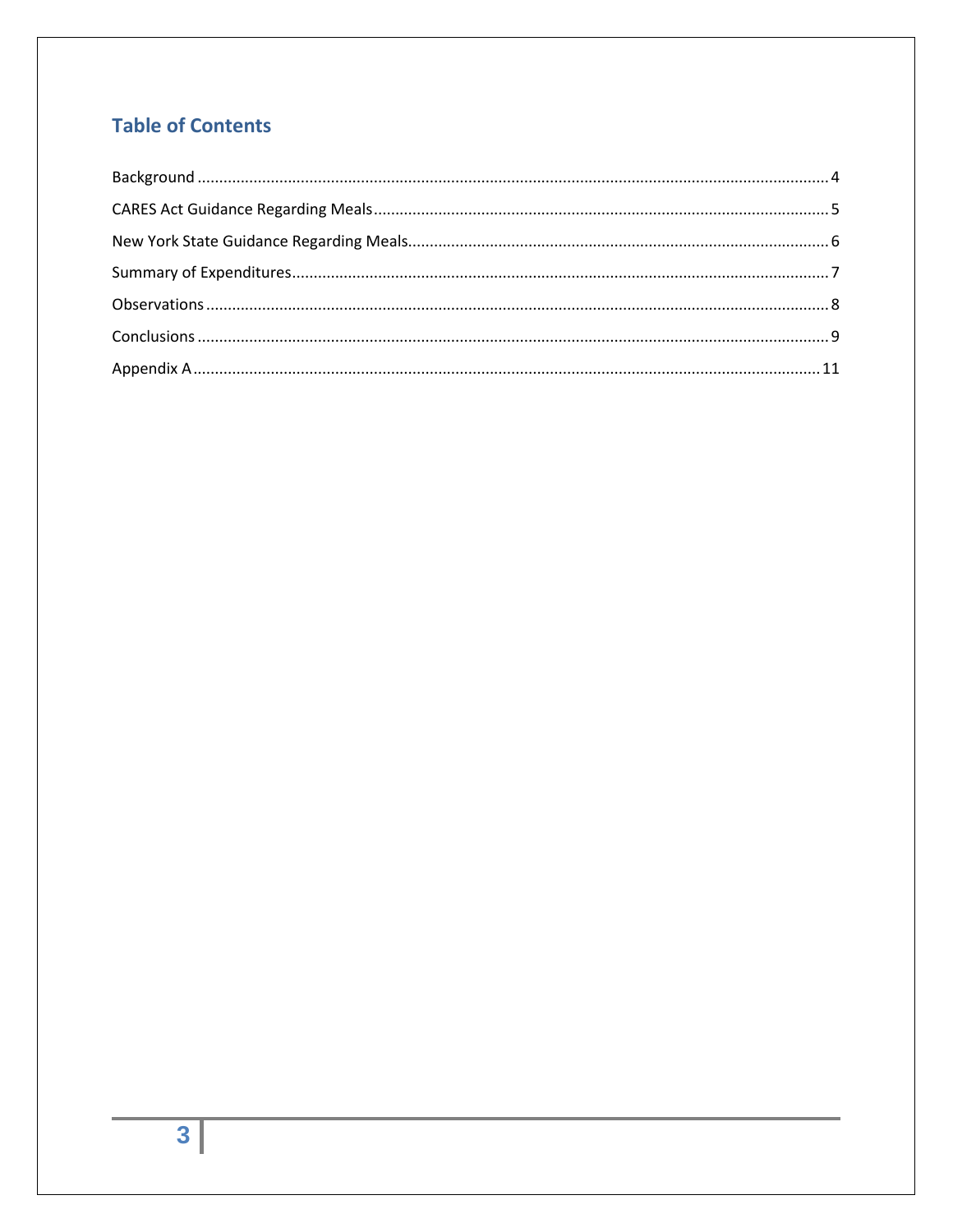#### <span id="page-3-0"></span>**Background**

On March 25, 2020, the United States Senate passed the "Coronavirus Aid, Relief and Economic Security Act" (CARES) as amended. The United States House of Representatives approved the measure on the following day, and the bill was signed into law on March 27, 2020.

The CARES act is currently the largest relief act in United States history. It was the third relief measure passed to counter the physical and economic impacts of COVID-19, a coronavirus which originated in China, spread internationally, and whose epicenter is now the United States. Even as the rest of the nation is experiencing a surge of cases not currently seen in Erie County, Erie County is experiencing a rate of death from COVID-19 compared to positive cases of 7.9%. This compares to 3.3% for the United States, and 6.0% for New York State as a whole.

While COVID-19 has resulted in a physical toll to Erie County residents, it has also taken a fiscal toll on Erie County government finances. The Comptroller declared a deficit on May 4, 2020, and the legislature approved a deficit reduction plan on June 18, 2020. The approved deficit reduction plan called for about 65 layoffs.

The CARES Act provided significant aid to local governments to combat COVID-19. Erie County received \$160 million in federal funding. Erie County created a special fund to account for expenses permissibly reimbursed by CARES Act governmental funding. The fund is identified as fund 252. The money in fund 252 can be used for various purposes related to combatting COVID-19. These purposes include wages to individuals who tasks are to substantially address COVID-19, outfitting offices and other areas to reduce potential exposure to COVID-19, fortifying capacity to work remotely to avoid COVID-19, and supplies and protective gear to guard against COVID-19, to name just a few permissible uses. There have been suggestions that the law may be amended to allow governments to use this source of funds to address other needs, such as loss of tax revenue due to business closures. However, at this time, such a plan is speculation.

Erie County has rented a hotel to house COVID-19 positive individuals who are not in need of hospitalization, yet have no other place to stay. While housed there, they are offered meals. Erie County has also established teams of employee to address issues related to COVID-19. The county has chosen to provide food to some of these employees, presumably while they are at work.

This report focuses specifically on food costs associated with fund 252.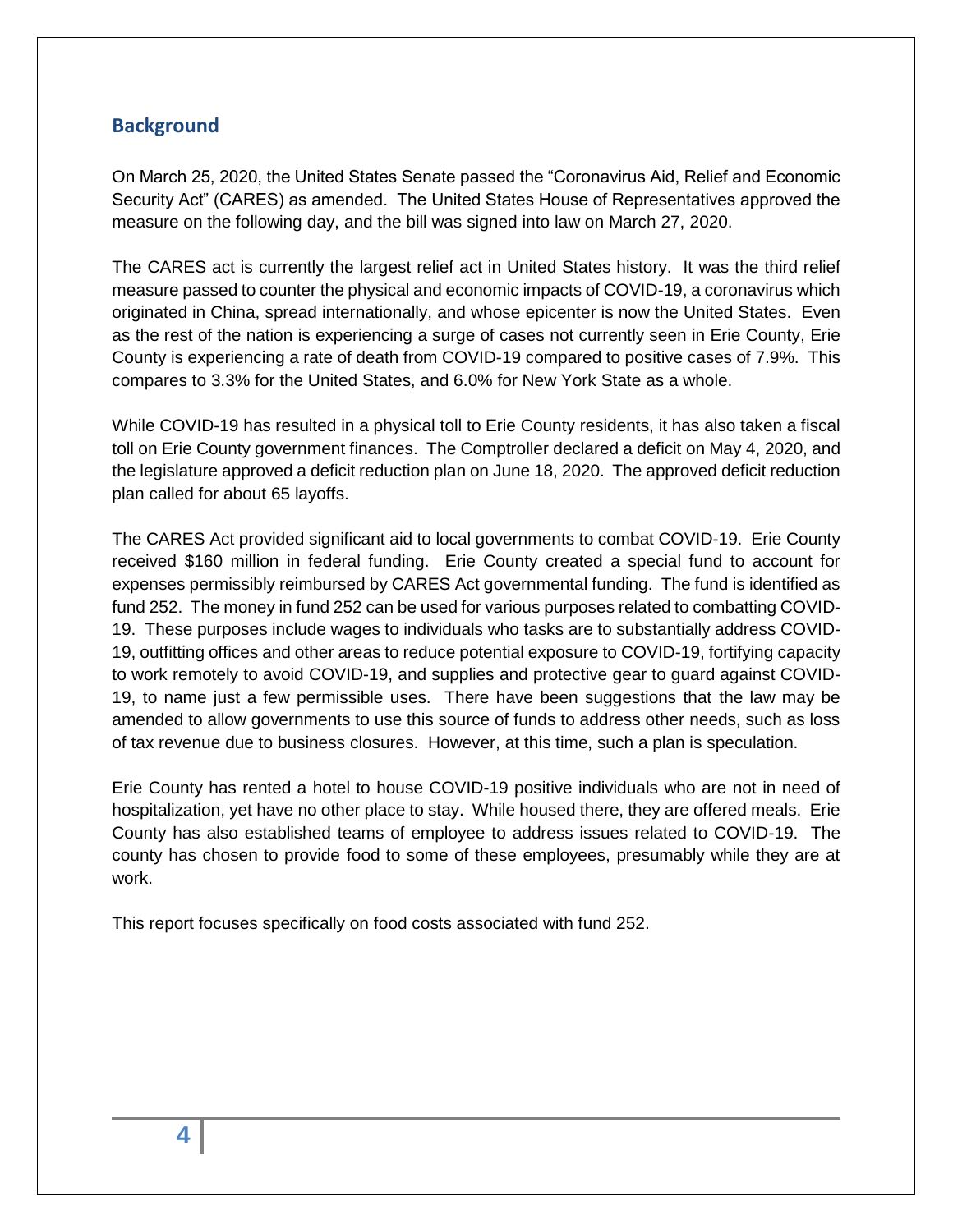#### <span id="page-4-0"></span>**CARES Act Guidance Regarding Meals**

Guidance provided by the United States Treasury Department regarding the CARES Act (updated June 30, 2020) in its Coronavirus Relief Fund Guidance for State, Territorial, Local, and Tribal Governments states that:

> The CARES Act provides that payments from the Fund may only be used to cover costs that –

- 1. are necessary expenditures incurred due to the public health emergency with respect to the Coronavirus Disease 2019 (COVID-19);
- 2. Were not accounted for in the budget most recently approved as of March 27, 2020 (the date of enactment of the CARES Act) for the State or government; and
- 3. Were incurred during the period that begins on March 1, 2020, and ends on December 30, 2020.

Further, "[t]he statute also specifies that expenditures using Fund payments must be 'necessary.' The Department of the Treasury understands this term broadly to mean that the expenditure is reasonably necessary for its intended use in the reasonable judgment of the government officials responsible for spending Fund payments."

In the only reference to food in the document, it states "Expenses of actions to facilitate compliance with COVID-19-related public health measures, such as: Expenses for food delivery to residents, including, for example, senior citizens and other vulnerable populations, to enable compliance with COVID-19 public health precautions." It does not mention food expenses for employees.

This guidance clearly permits food expenses for individuals housed in the hotel rented by the County for individuals with no other safe housing options and battling COVID-19. This qualification as a permissible expense is bolstered by the guidance listing among permissible expenses "expenses for quarantining individuals."

However, it does not provide entire clarity as to the permissibility of paying for food for employees out of fund 252. Certainly, such expenditures qualify in that they were not otherwise budgeted to occur. Erie County does not typically provide food for employees who arrive for work and are present during a typical meal time. However, given legal and contractual requirements regarding break time for meals, questions may arise as to whether such expenditures are "necessary." Further, listed examples of ineligible expenditures include "[w]orkforce bonuses other than hazard pay or overtime." Although bonuses are typically thought of as extraordinary cash payments above and beyond salary, the definition of bonus may also include the provision of food not typically provided to employees in their compensation package. As such, WE RECOMMEND that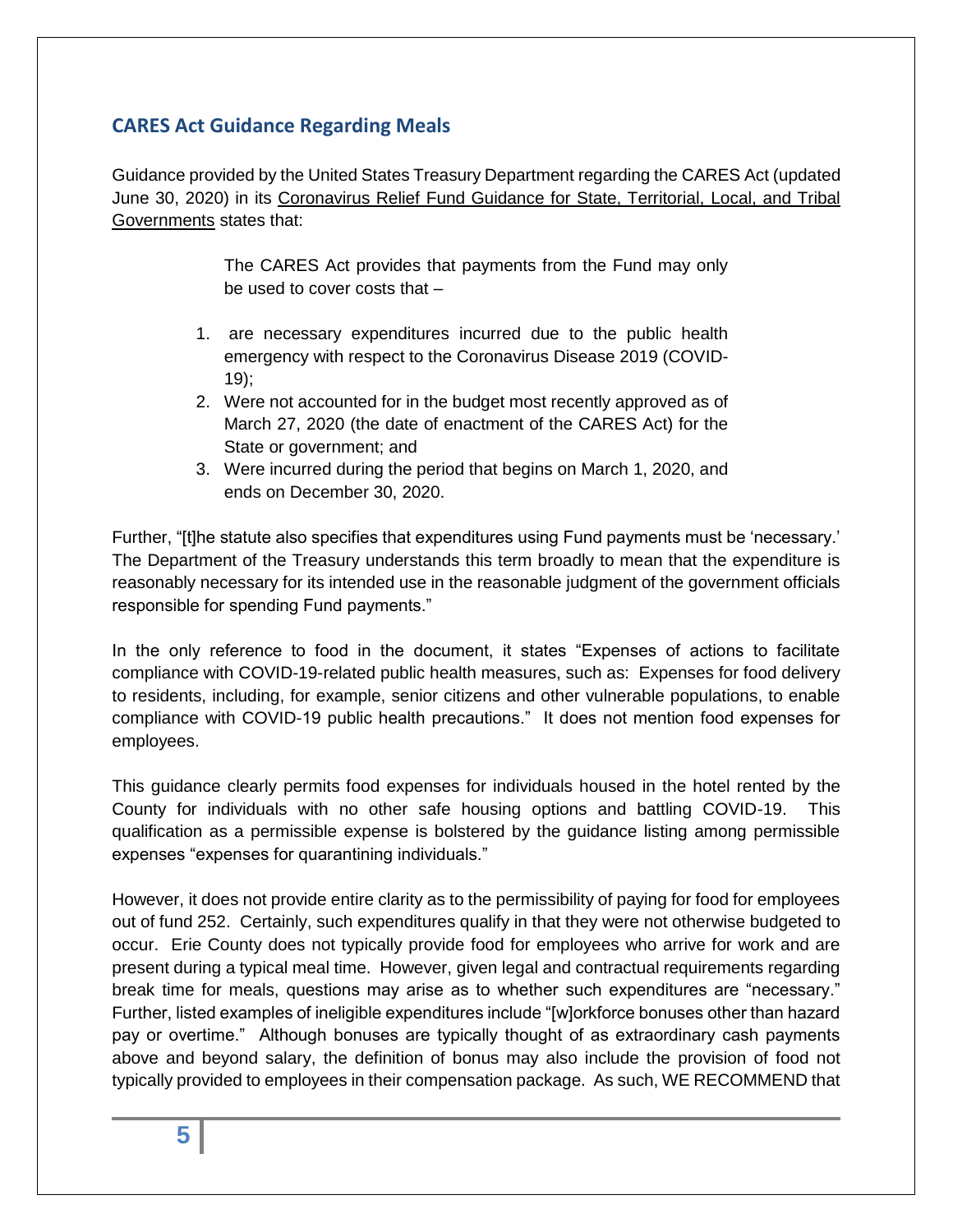clarification be sought from the federal government as to whether the CARES Act permits reimbursement for food expenses for employees while at work.

#### <span id="page-5-0"></span>**New York State Guidance Regarding Meals**

In order to properly reimburse for meals, proper documentation is necessary. These documents include an invoice, receipt or some other document which evidences what food was delivered and paid for, a statement of the purpose of the meeting, and a description (list) of the individuals in attendance.

The New York State Office of the Comptroller has opined that meal expenses are a proper charge to local governments if the local official is traveling outside of his or her regular work area on official business for an extended period of time or is prevented from taking time off for meals due to a pressing need to complete the business at hand. Clarifying this, the Comptroller opined that when the local government is faced with business of an immediate nature and meetings are essential at mealtime, meals would be a proper local government charge. However, the cost of meals while performing the usual duties of the position within the local government is generally a personal expense.

Further, the Office of the New York State Comptroller has ruled that a municipality may make reasonable expenditures for refreshments which are incidental to a lawful municipal purpose. Examples of such expenditures include refreshments for senior citizens incidental to a recreation program; refreshments for the general public attending an official town function, and refreshments for volunteer firefighters at the scene of a serious fire.

Information available in the County's SAP system, which is our data processing system, does not provide sufficient information to determine if the expenditures were appropriate charges to local government. Departments submitting invoices for payment are responsible for attaching documentation which supports the expenditure to be paid. The supporting documentation should be attached electronically in SAP, along with the corresponding invoice. For example, for many of the expenditures, there was not sufficient information to determine what was actually purchased, which individuals received the meals and why the food purchase was necessary. Further, the descriptions include entries such as "lunch for fire academy," "dinner for  $9<sup>th</sup>$  floor phone bank," "food for Rath EOC – various days," "groceries for OPS room," and "supplies for warehouse." These vague descriptions do not provide enough information to evaluate if there was participation in meetings that were essential at meal time or if there was a concern of an immediate nature.

Because COVID-19 has been present in the community since March, it may be difficult to determine that the reason for the meal was of an immediate nature. Further, there may not be support for the scheduling of meetings being necessary during mealtimes. In fact, there are very few mentions of food being for meetings, regardless of whether they were required to occur during mealtimes. In fact, it appears from the vague descriptions that many times meals are being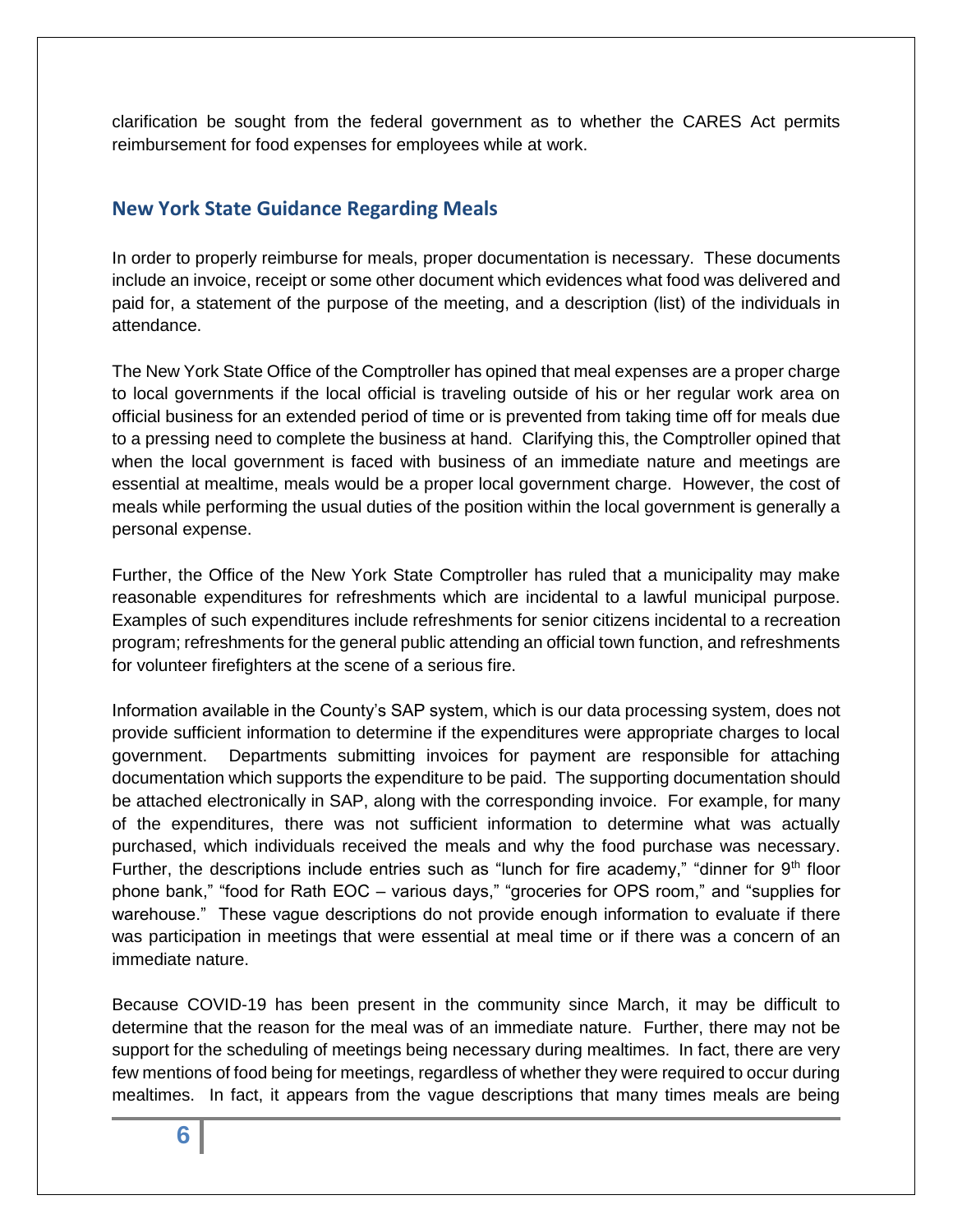provided for employees for performing the work that they are there to perform, i.e. – their usual duties of the position.

Further, given contractual and legal requirements, employees must be given breaks for meals. Failure to offer such breaks, especially on a continued basis, may subject the County to liability for violations of labor law or grievances. If the employees are being given their required meal breaks, they have time to consume meals brought from home, delivered to their work site or picked-up from a nearby restaurant. The fact that food is being delivered to the worksites is an indication that employees have the capability to secure food from a restaurant, if they so choose.

Given New York State guidance, as well as contractual and legal obligations, WE RECOMMEND that clarification be sought as to whether it is permissible for employees to be provided with meals at government expense.

#### <span id="page-6-0"></span>**Summary of Expenditures**

A list of expenditures is attached as Appendix A. The list is a compilation of expenditures actually paid through July 29, 2020. It does not include items for which invoices were received, but not yet paid. Further, the location of the delivery may not be indicative of the purpose of the meals. Several activities and operations addressing COVID-19 are housed in the Rath Building and should not be attributed to one department or function. The same may also be true for other locations.

The total amount paid for food delivered as of July 29, 2020 was \$130,966. The actual amount of food delivered is higher than that, but there is naturally a delay between some deliveries and payments. Of this amount, \$19,162 was expended on food delivered to the SH Hotel. This is the location rented to house individuals who do not have a safe place to recover, but who are not in need of a hospital. Most of the food delivered to the SH Hotel is believed to be for non-employee individuals, although there are employees stationed to work there and may be accessing food.

Due to the inadequacy of the documentation available in SAP, it is not possible to quantify the number of meals purchased. A number of payments submitted by departments do not even document what exactly was purchased. However, the supporting documentation does reveal that at least 10,913 meals were purchased, with 1,911 delivered to the SH Hotel. In addition, 38 pizzas of varying sizes (large, sheet, party, etc.) were purchased, along with 350 chicken wings. It is not known how many people were fed with these documented pizzas and wings.

In fact, it is not known how many people were fed with the 10,913 delivered meals either. Rosters were not provided in the supporting documentation to determine if an appropriate number of meals were ordered and delivered.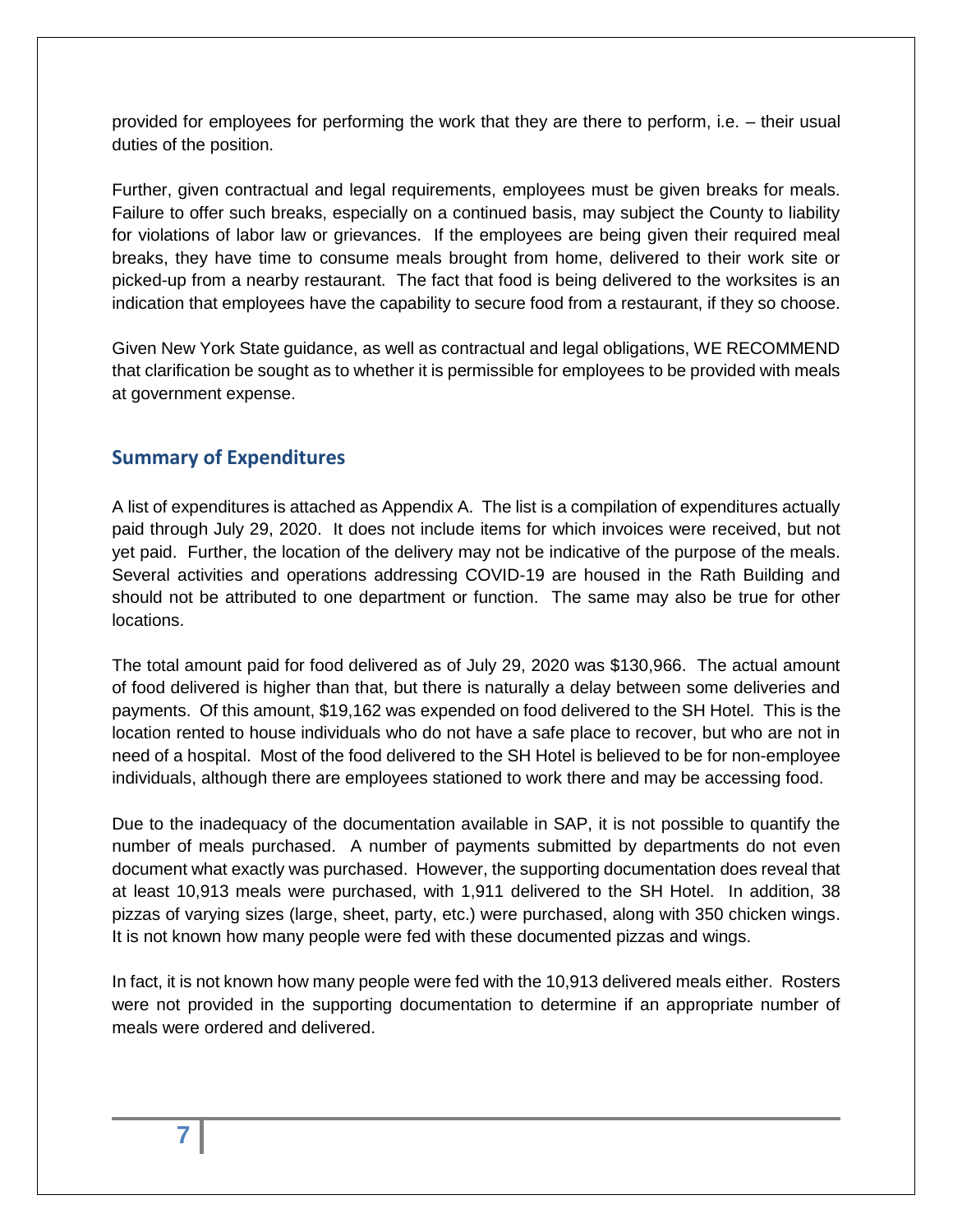#### <span id="page-7-0"></span>**Observations**

As stated earlier, the purpose of this report is to inform the legislature of food expenditures charged to fund 252. As such, it is not an audit. However, several observations were made in the process of collecting the information for this report.

Sales Tax Paid: Erie County is a sales tax exempt entity. Sales tax paid was noted on several receipts. It is understood that some restaurants do not accept tax exempt certificates. However, retailers such as BJs Wholesale do accept such certificates. Efforts should be considered to minimize sales tax paid using taxpayer dollars.

Credit Cards Used: On one receipt, it was noted that a purchase was made using a credit card issued to the account of the Hillcrest Fire Company. However, a check was issued to an individual. There was no documentation of steps taken to ensure that the payor would ultimately receive the reimbursement.

Purchases of Non-Food Items: Among the purchases reimbursed were cooking implements, including burners, pots, pans, spatulas, and cutlery. These purchases, made by the warehouse, were then followed by the purchase of food, including uncooked pork chops. It may be surmised that the pork chops were then cooked using the kitchen equipment. If true, this may be not be appropriate for reimbursement from CARES Act funding, and may also be in violation of New York State Comptroller guidance. If an employee has time to prepare a meal from scratch, it is hard to argue that meals were necessary due to an immediate need of the job. It is advisable to determine whether these expenditures were necessary and appropriate.

Purchases Prior to CARES Act: As stated above, CARES Act funding for municipalities can be used for eligible expenditures between March 1, 2020 and December 31, 2020. A receipt reimbursed to Health Department – Bioterrorism was dated February 18, 2020, and another on February 22, 2020. These would seem to be outside of the parameters for CARES Act spending.

Paper Bag Fees: There were several transactions made at Wegman's, including purchases made before the March 1, 2020 eligible date and before the CARES Act was approved into law. This would seem to indicate that purchases occur there regularly in times of non-emergencies. Receipts submitted noted that paper bag fees were paid. Given the repeat nature of shopping there, it may be advisable to purchase reusable bags, which would ultimately save taxpayer dollars and reduce landfill bulk.

Communal Food: Many of the food items purchased for consumption were communal in nature, meaning that the food was meant to be shared by multiple people. An example of shared communal food would be a sheet pizza or sandwich platter. The American Industrial Hygiene Association (AIHA), in documenting recommendations for returning to work during the COVID-19 emergency, states that "[e]mployers and employees should not provide communal meals to employees, and should not make food available in common areas where employees may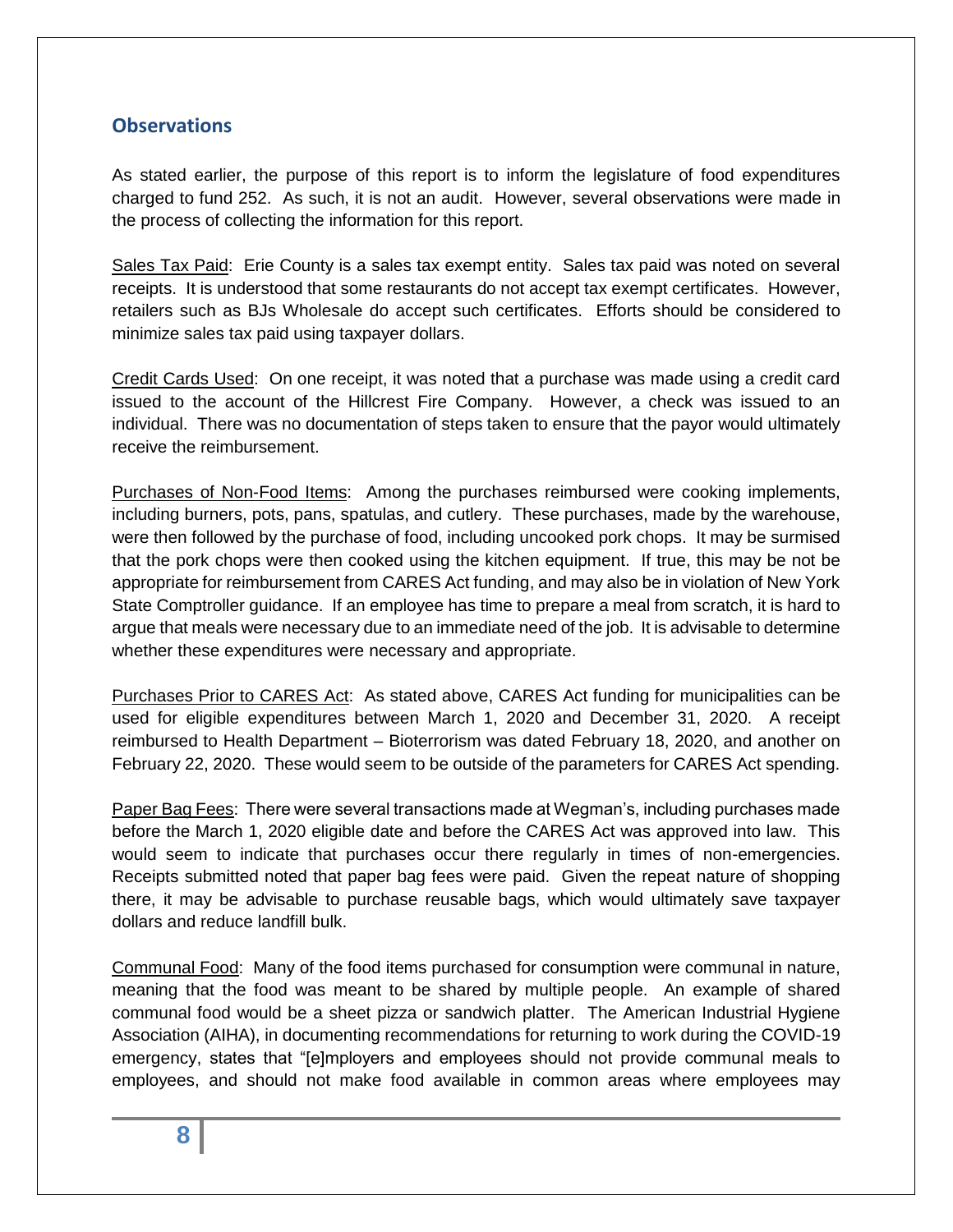congregate." As such, communal food should be discouraged. Notably, the majority of food purchased does appear to be individually packaged meals.

Possible Duplicate Payment – Wellington Pub: On the entire list of entries, there were entries recorded depicting credits or refunds for overpayments made in error. This is not an uncommon practice during a reconciliation process. It was observed that a payment was made to Wellington Pub for 55 box lunches delivered to the SH Hotel on May 3, 2020, with a check number of 5716 (reference number 05032020-0001). It was also observed that a payment was made to Wellington Pub for 55 box lunches delivered to the SH Hotel on May 3, 2020, with a check number of 5716 (reference number 2020VF-119). A corresponding credit was not noted. It may be advisable to confirm that payments were made properly.

Duplicate Payment - ECC: It was observed that a payment was made to ECC Food Service for 72 Swedish meatball dinners picked up on May 13, 2020 (reference number 400-4847). It was also observed that a payment was made to ECC Food Service for 72 Swedish meatball dinners picked up on May 13, 2020 (reference number 400-7847). The two pick-ups would represent roughly double the amount of dinners picked-up from ECC Food Service on days around that time. Further, typically only one pick-up occurred daily from ECC Food Service. A corresponding credit was not noted. It may be advisable to confirm that payments were made properly.

Delivery expenses: The majority of food purchased was delivered, with delivery included in the final cost. Some food was picked-up. The cost of the food picked-up does not include the cost of labor or other resources used to retrieve the food. Although not known, it is possible that some individuals received overtime for the time spent picking-up food. As such, any analysis of food costs should consider the unreported costs.

Supporting Information Not Available on SAP: As stated above, there is a lack of documentation available on SAP. Some items do not have receipts attached to SAP to determine what was actually purchased. Other items provide important information, such as items purchased, cost per unit, date, location, etc., however there is no information as to the number of individuals consuming the purchased food. The lack of such readily available information could prove problematic in a future audit.

#### <span id="page-8-0"></span>**Conclusions**

The CARES Act provides Erie County with \$160 million to combat COVID-19. The funds are to be used for COVID-19 related expenses that were not otherwise anticipated in the budget. Although it has been speculated that the law will be changed to allow governments to use funds to address needs such as revenue shortfalls, no change has yet been made to the law.

To date, more than \$130,000 has been expended on food expenses. The majority of this food, both in total expense and in units, has been for Erie County employees.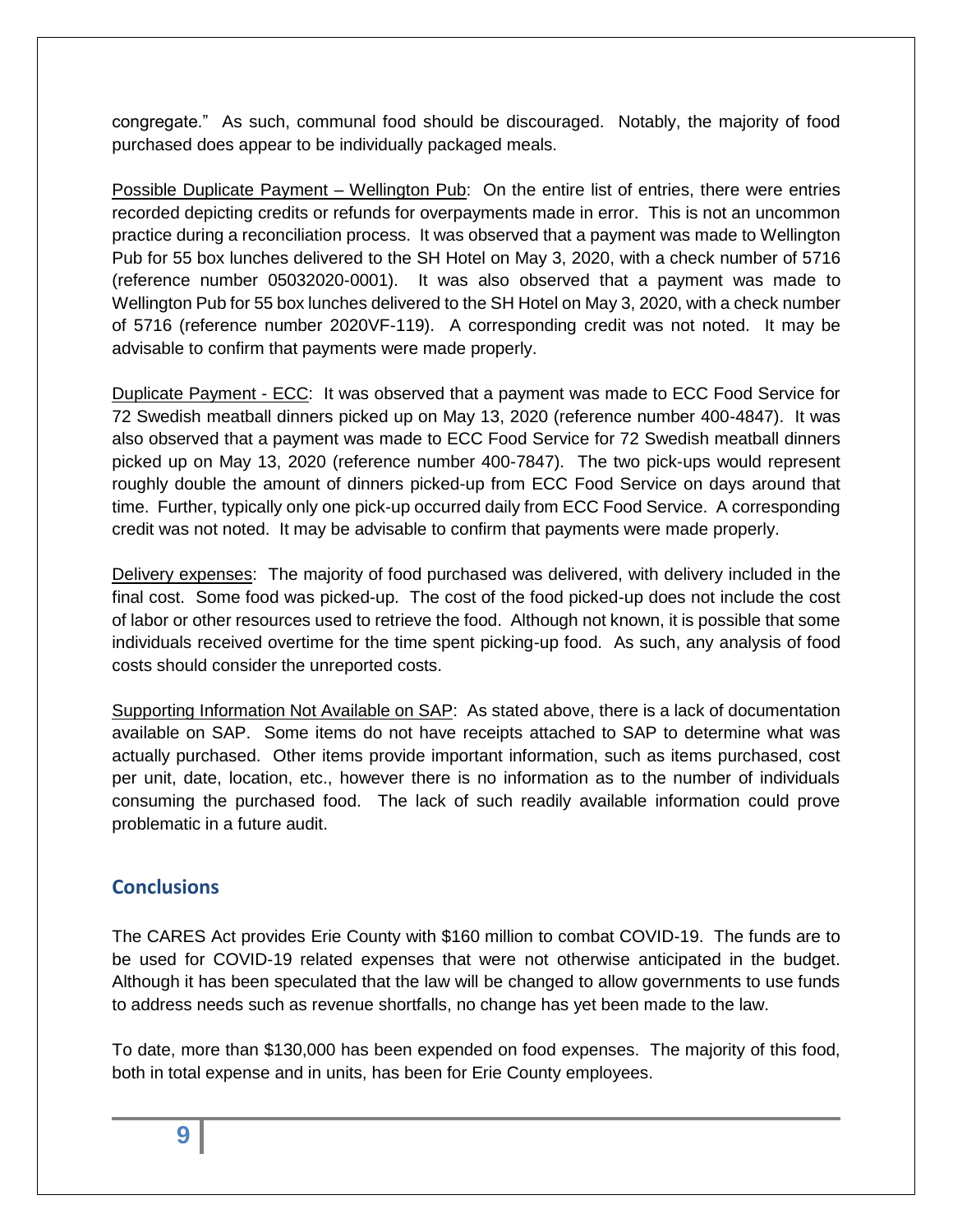There are questions as to whether it is appropriate to expend CARES Act funds to feed employees. Further, there are questions as to whether providing meals to employees on a regular basis complies with New York State Comptroller guidance pertaining to providing food using governmental funds.

It is difficult to readily determine the items purchased, by whom, for what purpose, and if the number of meals purchased match the number of employees enjoying the meals. Over \$22,000 of purchases lacked supporting documentation to determine what was purchased. The lack of supporting documentation may be problematic if an audit of fund 252 occurs. Negative audit findings could require repayment of money to the federal government.

Incidences of possible duplicate payments were observed, and are recommended to be reviewed by way of this report.

Possible unnecessary expenses, such as sales tax and paper bag fees at grocery stores, were observed.

A reimbursement given to an individual other than the payor was observed. Further, purchases of equipment and raw food ingredients were observed, suggesting that employees will be preparing meals on work time for personal consumption, using food purchased with taxpayer dollars.

As such, WE RECOMMEND that the propriety of using CARES Act funds to supply employee meals be examined, with particular attention given to the CARES Act, New York State Comptroller guidance, labor law and contractual obligations. Further, WE RECOMMEND that the observations made in preparing this report be reviewed and any necessary corrections be made. Finally, WE RECOMMEND that policies and safeguards be examined to determine how better to protect taxpayer money.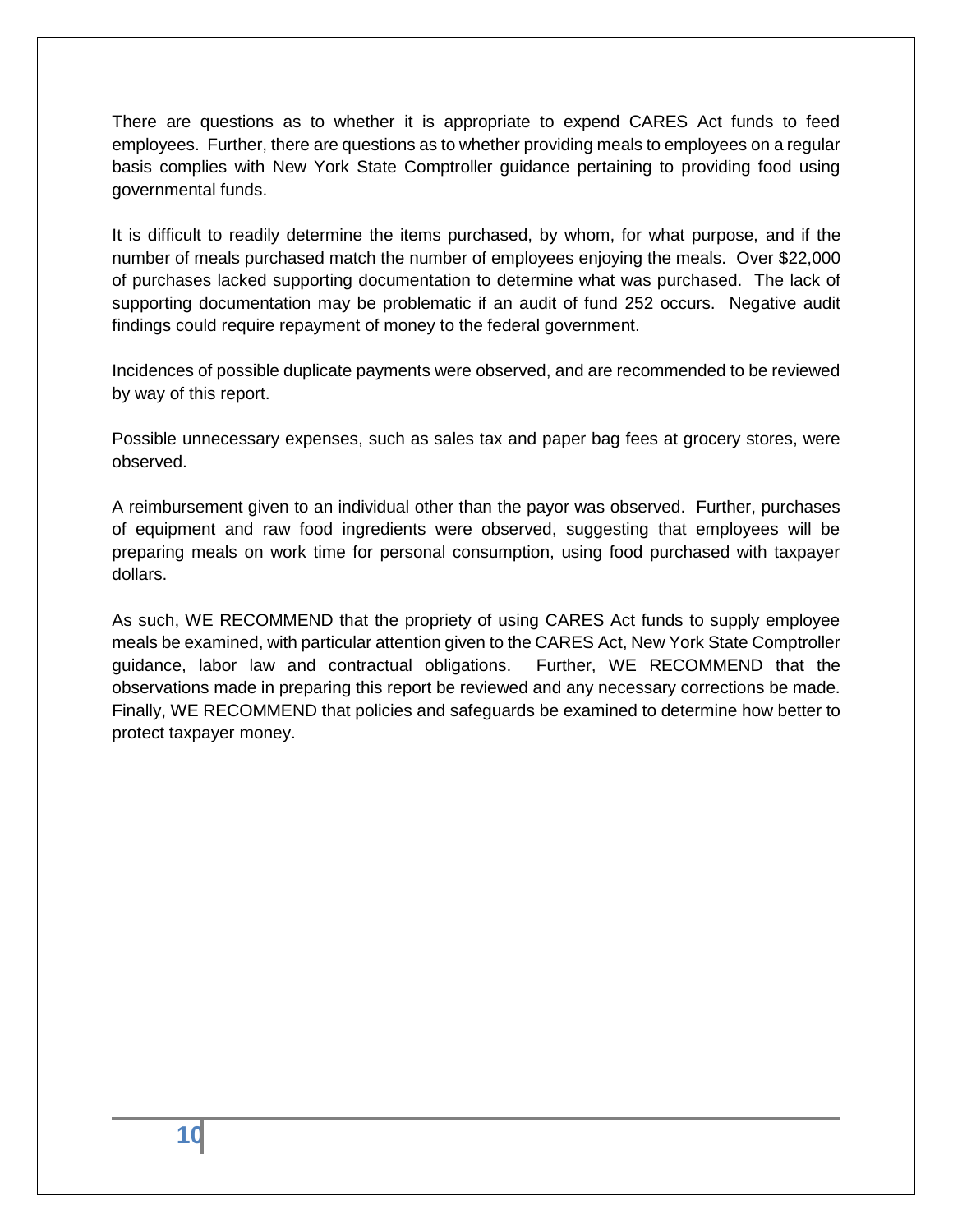# **Appendix A**

<span id="page-10-0"></span>List of Food Expenditures Paid from Fund 252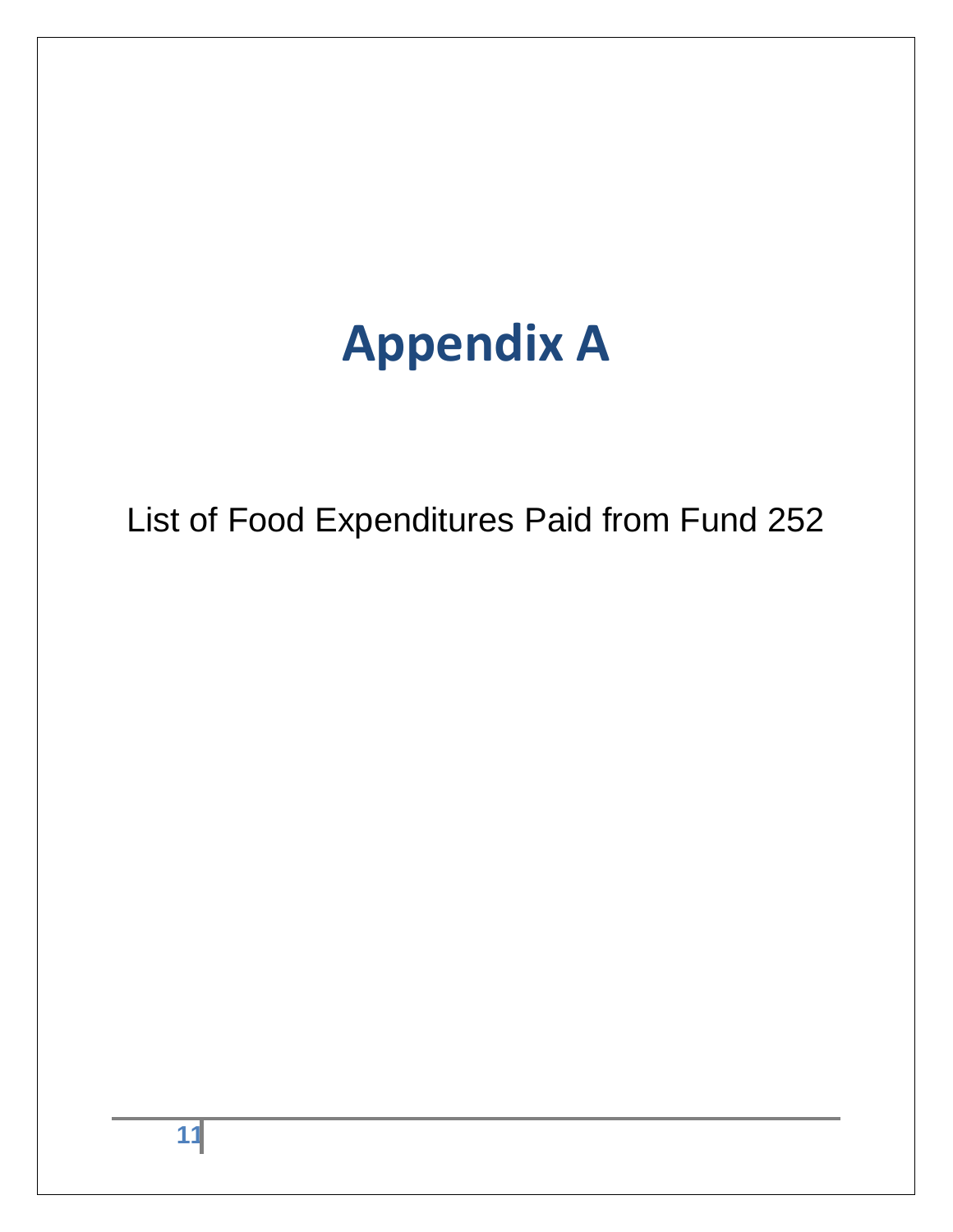| Name                           | Amount<br>Paid | Delivered to                                | Date      | Purpose | <b>Notes</b>                                                                              |
|--------------------------------|----------------|---------------------------------------------|-----------|---------|-------------------------------------------------------------------------------------------|
| <b>IMPREST FUND/PURCHASING</b> | 437.45         | 43 Court Street                             | 4/16/2020 | Lunch   | Food by Tony; 71 people; communal                                                         |
| <b>IMPREST FUND/PURCHASING</b> | 68.08          | Amherst Testing Site, 450<br>Maple          | 4/8/2020  | Lunch   | John's Pizza; party pizza 50 wings;<br>communal food                                      |
| <b>IMPREST FUND/PURCHASING</b> | 84.38          | Amherst Testing Site, 450<br>Maple          | 4/15/2020 | Lunch   | John's Pizza; party chicken finger pizza,<br>party chef salad; communal food              |
| <b>IMPREST FUND/PURCHASING</b> | 214.75         | Amherst Testing Site, 450<br>Maple          | 4/17/2020 | Lunch   | Wellington Pub; 25 Box Lunches                                                            |
| CHICK N PIZZA PARTY WORKS      | 264.75         | Amherst Testing Site, 450<br>Maple          | 4/20/2020 | Lunch   | 25 Chicken Tender Meals                                                                   |
| <b>IMPREST FUND/PURCHASING</b> | 232.23         | Amherst Testing Site, 450<br>Maple          | 4/24/2020 | Lunch   | Wellington Pub; 25 Box Lunches                                                            |
| CHICK N PIZZA PARTY WORKS      | 264.75         | Amherst Testing Site, 450<br>Maple          | 4/27/2020 | Lunch   | 25 Chicken Tender Meals                                                                   |
| CHICK N PIZZA PARTY WORKS      | 64.95          | Amherst Testing Site, 450<br>Maple          | 4/29/2020 | Lunch   | 22 Chicken Dinners; \$169.83 credit for<br>previous overpayment                           |
| CHICK N PIZZA PARTY WORKS      | 224.80         | Amherst Testing Site, 450<br>Maple          | 5/1/2020  | Lunch   | 20 Deli Sub Dinners                                                                       |
| CHICK N PIZZA PARTY WORKS      | 154.86         | Amherst Testing Site, 450<br>Maple          | 5/4/2020  | Lunch   | 14 Chicken Parm Sub Meals                                                                 |
| <b>IMPREST FUND/PURCHASING</b> | 118.87         | Amherst Testing Site, 450<br>Maple          | 5/6/2020  | Lunch   | Wellington Pub; 13 Box Lunches                                                            |
| CHICK N PIZZA PARTY WORKS      | 104.98         | Amherst Testing Site, 450<br>Maple          | 5/11/2020 | Lunch   | White Sheet Pizza, 50 wings, Giant Pizza<br>(communal food)                               |
| CHICK N PIZZA PARTY WORKS      | 184.83         | Amherst Testing Site, 450<br>Maple          | 5/18/2020 | Lunch   | 17 Chicken Dinners                                                                        |
| <b>IMPREST FUND/PURCHASING</b> | 177.21         | Amherst Testing Site, 450<br>Maple          | 5/25/2020 | Lunch   | Gateway City Deli; 9 sandwiches, chips &<br>side salad & 9 specialty salads;<br>communal? |
| CHICK N PIZZA PARTY WORKS      | 174.84         | Amherst Testing Site, 450<br>Maple          | 6/1/2020  | Lunch   | 16 Chicken Tender Meals                                                                   |
| CHICK N PIZZA PARTY WORKS      | 184.83         | Amherst Testing Site, 450<br>Maple          | 6/8/2020  | Lunch   | 17 Deli Sub Meals                                                                         |
| CHICK N PIZZA PARTY WORKS      | 274.74         | Cheektowaga Senior Center,<br>3349 Broadway | 5/23/2020 | Lunch   | 26 Deli Sub Meals                                                                         |
| CHICK N PIZZA PARTY WORKS      | 74.98          | Cheektowaga Senior Center,<br>3349 Broadway | 5/26/2020 | Lunch   | 2 sheet pizzas; communal food                                                             |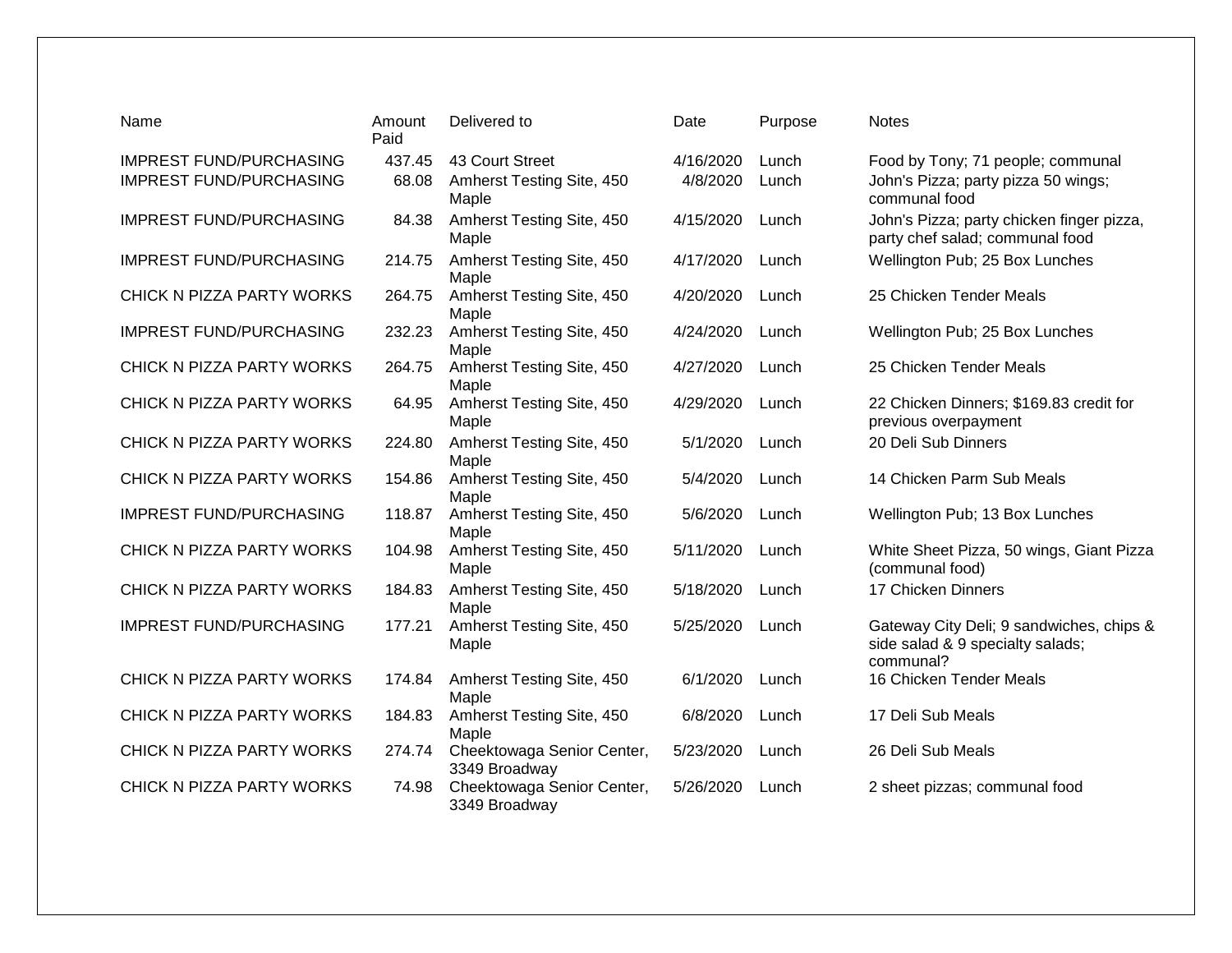| <b>IMPREST FUND/PURCHASING</b>                                                   | 146.96             | <b>County Executive</b>                   | (3/17/20)            | Lunch |
|----------------------------------------------------------------------------------|--------------------|-------------------------------------------|----------------------|-------|
| <b>IMPREST FUND/PURCHASING</b>                                                   | 564.45             | <b>COVID Response Team</b>                | Various              | Meals |
| <b>IMPREST FUND/PURCHASING</b>                                                   | 564.45             | <b>COVID Response Team</b>                | Various              | Meals |
| <b>IMPREST FUND/PURCHASING</b>                                                   | 464.55             | <b>COVID Response Team</b>                | Various              | Meals |
| <b>IMPREST FUND/PURCHASING</b>                                                   | 419.55             | <b>COVID Response Team</b>                | Various              | Meals |
| POPPYSEED RESTAURANT                                                             | 175.00             | <b>EA Mask Distribution</b>               | 5/28/2020            | Lunch |
| CHICK N PIZZA PARTY WORKS<br><b>WEGMANS SHOPPERS CLUB</b><br><b>FOR BUSINESS</b> | 224.79<br>1,440.50 | East HS, 820 Northampton<br><b>EC EMS</b> | 6/2/2020<br>4/6/2020 | Lunch |
| <b>WEGMANS SHOPPERS CLUB</b><br><b>FOR BUSINESS</b>                              | 1,702.10           | <b>EC EMS</b>                             | 5/4/2020             |       |
| <b>WEGMANS SHOPPERS CLUB</b><br><b>FOR BUSINESS</b>                              | 1,420.03           | <b>EC EMS</b>                             | 6/1/2020             |       |
| CHICK N PIZZA PARTY WORKS                                                        | 239.75             | EC EMS - 503 Kensington                   | 3/20/2020            | Lunch |
| <b>IMPREST FUND/PURCHASING</b>                                                   | 134.00             | EC EMS - 503 Kensington                   | 3/27/2020            | Lunch |
| CHICK N PIZZA PARTY WORKS                                                        | 214.80             | EC EMS - 503 Kensington                   | 3/30/2020            | Lunch |
| <b>IMPREST FUND/PURCHASING</b>                                                   | 122.71             | EC EMS - 503 Kensington                   | 3/31/2020            | Lunch |
| <b>CHICK N PIZZA PARTY WORKS</b>                                                 | 214.80             | EC EMS - 503 Kensington                   | 4/6/2020             | Lunch |
| CHICK N PIZZA PARTY WORKS                                                        | 214.80             | EC EMS - 503 Kensington                   | 4/7/2020             | Lunch |
| CHICK N PIZZA PARTY WORKS                                                        | 214.80             | EC EMS - 503 Kensington                   | 4/8/2020             | Lunch |
| CHICK N PIZZA PARTY WORKS                                                        | 214.80             | EC EMS - 503 Kensington                   | 4/9/2020             | Lunch |
| CHICK N PIZZA PARTY WORKS                                                        | 214.80             | EC EMS - 503 Kensington                   | 4/10/2020            | Lunch |
| CHICK N PIZZA PARTY WORKS                                                        | 214.80             | EC EMS - 503 Kensington                   | 4/13/2020            | Lunch |
| CHICK N PIZZA PARTY WORKS                                                        | 214.80             | EC EMS - 503 Kensington                   | 4/13/2020            | Lunch |
| CHICK N PIZZA PARTY WORKS                                                        | 88.83              | EC EMS - 503 Kensington                   | 4/15/2020            | Lunch |
| CHICK N PIZZA PARTY WORKS                                                        | 214.80             | EC EMS - 503 Kensington                   | 4/16/2020            | Lunch |
| CHICK N PIZZA PARTY WORKS                                                        | 214.80             | EC EMS - 503 Kensington                   | 4/17/2020            | Lunch |
| CHICK N PIZZA PARTY WORKS                                                        | 214.80             | EC EMS - 503 Kensington                   | 4/20/2020            | Lunch |
| <b>IMPREST FUND/PURCHASING</b>                                                   | 175.00             | EC EMS - 503 Kensington                   | 4/21/2020            | Lunch |
|                                                                                  |                    |                                           |                      |       |

from Casa Di Pizza; no supporting documentation Chick N Pizza Works; no supporting documentation Chick N Pizza Works; no supporting documentation Chick N Pizza Works; no supporting documentation Chick N Pizza Works; no supporting documentation Poppyseed; 20 Corp Lunches, sandwich platter; chips, cookies; communal food 21 Chicken Dinners Wegman's; multiple dates; no itemized receipts provided Wegman's; multiple dates; no itemized receipts provided Wegman's; multiple dates; no itemized receipts provided 25 Deli Sub Dinners Food by Tony; 20 people; communal 20 Taco Lunches Marotto's: 20 Beef tacos with sour cream 20 Chicken Tender Meals 20 Meatball Bomber Lunches 20 Chicken Caesar Wrap Meals 20 Chicken Dinners 20 Pizza Dinners 20 Chicken Parm Pizza Meals 20 Chicken Tender Meals 20 Beef Taco Lunches; credit applied 20 Chicken Dinners 20 Deli Sub Dinners 20 Chicken Tender Meals Poppyseed; 20 Corp Lunches, salad cookies, pita; communal food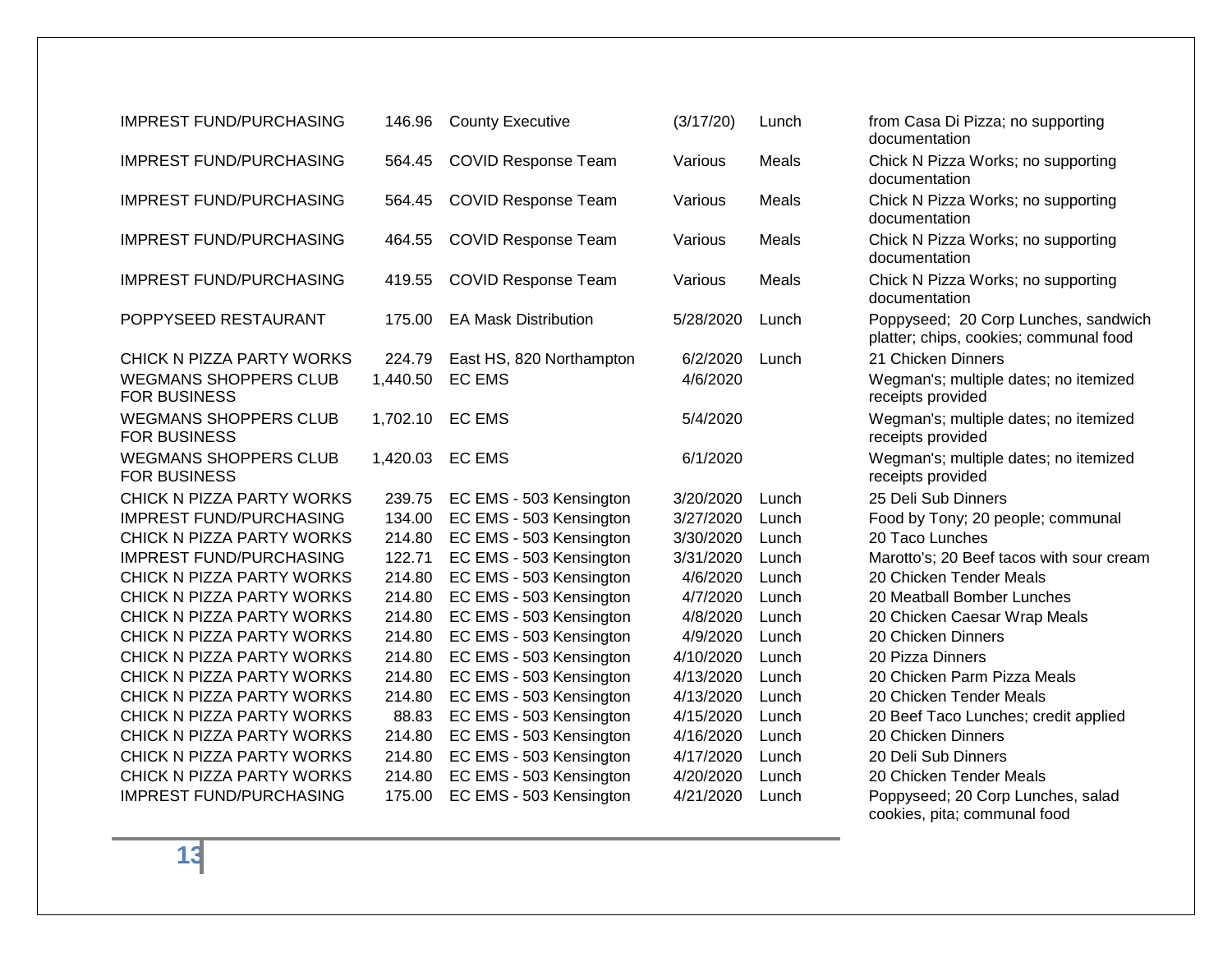| <b>IMPREST FUND/PURCHASING</b>                                                           | 175.00                     | EC EMS - 503 Kensington                                                       | 4/23/2020                           | Lunch                   |
|------------------------------------------------------------------------------------------|----------------------------|-------------------------------------------------------------------------------|-------------------------------------|-------------------------|
| CHICK N PIZZA PARTY WORKS<br><b>IMPREST FUND/PURCHASING</b>                              | 224.80<br>175.00           | EC EMS - 503 Kensington<br>EC EMS - 503 Kensington                            | 4/24/2020<br>4/27/2020              | Lunch<br>Lunch          |
| CHICK N PIZZA PARTY WORKS<br><b>IMPREST FUND/PURCHASING</b>                              | 214.80<br>196.90           | EC EMS - 503 Kensington<br>EC EMS - 503 Kensington                            | 4/28/2020<br>4/29/2020              | Lunch<br>Lunch          |
| <b>IMPREST FUND/PURCHASING</b>                                                           | 175.00                     | EC EMS - 503 Kensington                                                       | 4/30/2020                           | Lunch                   |
| <b>IMPREST FUND/PURCHASING</b>                                                           | 196.90                     | EC EMS - 503 Kensington                                                       | 5/4/2020                            | Lunch                   |
| <b>IMPREST FUND/PURCHASING</b>                                                           | 190.31                     | EC EMS - 503 Kensington                                                       | 5/5/2020                            | Lunch                   |
| CHICK N PIZZA PARTY WORKS<br><b>IMPREST FUND/PURCHASING</b>                              | 214.80<br>196.90           | EC EMS - 503 Kensington<br>EC EMS - 503 Kensington                            | 5/6/2020<br>5/7/2020                | Lunch<br>Lunch          |
| CHICK N PIZZA PARTY WORKS<br><b>IMPREST FUND/PURCHASING</b>                              | 214.80<br>196.90           | EC EMS - 503 Kensington<br>EC EMS - 503 Kensington                            | 5/8/2020<br>5/11/2020               | Lunch<br>Lunch          |
| POPPYSEED RESTAURANT                                                                     | 255.00                     | EC EMS - 503 Kensington                                                       | 5/12/2020                           | Lunch                   |
| POPPYSEED RESTAURANT                                                                     | 255.00                     | EC EMS - 503 Kensington                                                       | 5/12/2020                           | Lunch                   |
| CHICK N PIZZA PARTY WORKS<br>CHICK N PIZZA PARTY WORKS<br><b>IMPREST FUND/PURCHASING</b> | 214.80<br>214.80<br>196.90 | EC EMS - 503 Kensington<br>EC EMS - 503 Kensington<br>EC EMS - 503 Kensington | 5/13/2020<br>5/14/2020<br>5/15/2020 | Lunch<br>Lunch<br>Lunch |
| <b>IMPREST FUND/PURCHASING</b>                                                           | 196.90                     | EC EMS - 503 Kensington                                                       | 5/18/2020                           | Lunch                   |
| <b>IMPREST FUND/PURCHASING</b>                                                           | 196.90                     | EC EMS - 503 Kensington                                                       | 5/18/2020                           | Lunch                   |
|                                                                                          |                            |                                                                               |                                     |                         |

Poppyseed; 20 Corp Lunches, salad cookies, pita; communal food 20 Chicken Parm Pizza Meal Poppyseed; 20 Corp Lunches, salad cookies, pita; communal food 20 Chicken Dinners Gateway City Deli; 20 sandwiches, chips & side salad; communal? Poppyseed; 20 Corp Lunches, salad cookies, pita; communal food Gateway City Deli; 20 sandwiches, chips & side salad; communal? Poppyseed; 20 Corp Lunches, salad cookies, pita; communal food 20 Meatball Bomber Lunches Gateway City Deli; 20 sandwiches, chips & side salad; communal? 20 Chicken Parm Sub Meals Gateway City Deli; 20 sandwiches, chips & side salad; communal? Poppyseed; Corp Lunches, sandwich platter; chips, cookies; communal food Poppyseed: Corp Lunches, sandwich platter; chips, cookies; communal food 20 Chicken Breast Lunches 20 Deli Sub Meals Gateway City Deli; 10 sandwiches, chips & side salad & 10 specialty salads; communal? Gateway City Deli; 10 sandwiches, chips & side salad & 10 ; communal? Gateway City Deli; 10 sandwiches, chips & side salad& 10 specialty salads; communal?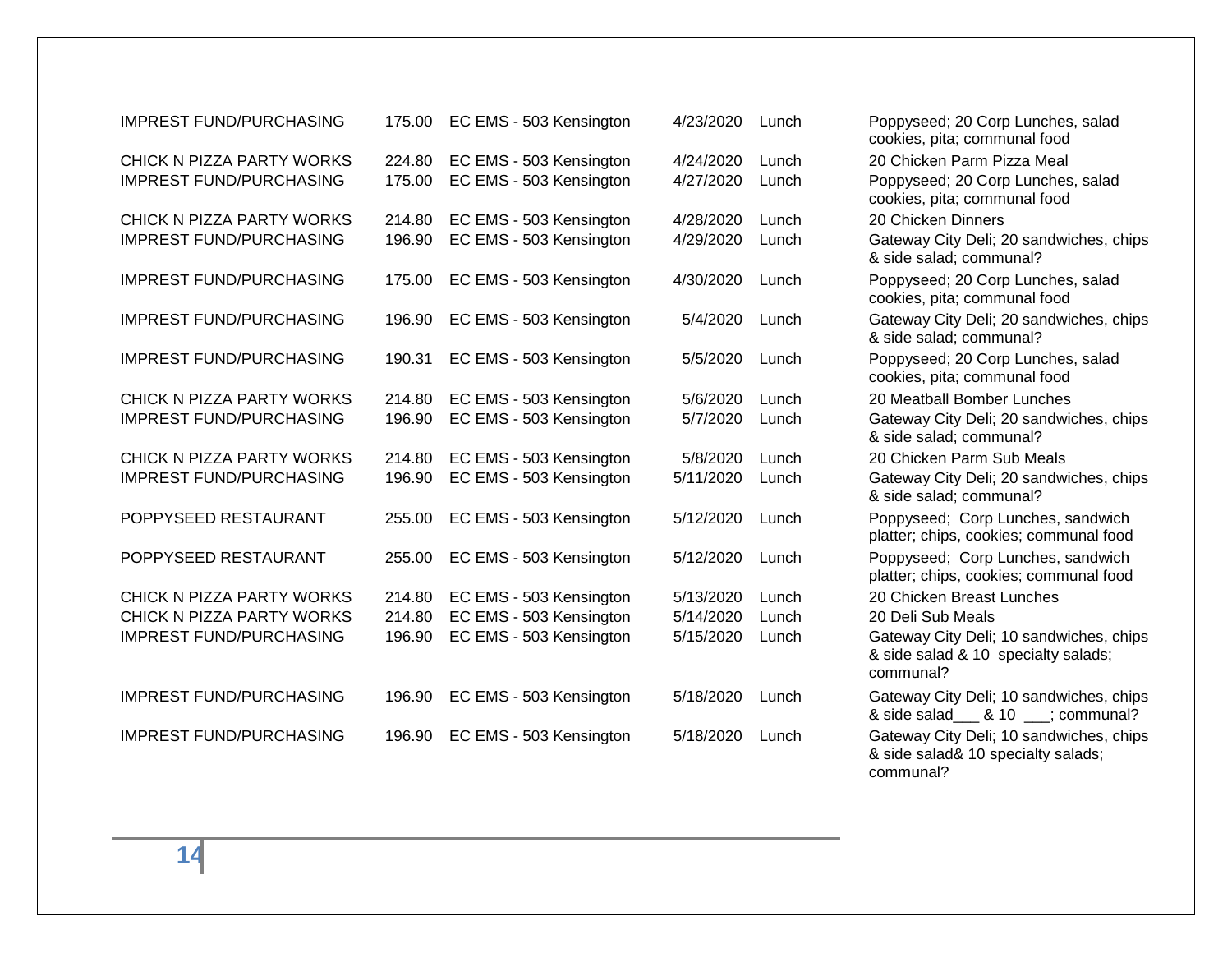| <b>IMPREST FUND/PURCHASING</b> | 206.75 | EC EMS - 503 Kensington       | 5/19/2020 | Lunch         |
|--------------------------------|--------|-------------------------------|-----------|---------------|
| POPPYSEED RESTAURANT           | 255.00 | EC EMS - 503 Kensington       | 5/19/2020 | Lunch         |
| CHICK N PIZZA PARTY WORKS      | 144.86 | EC EMS - 503 Kensington       | 5/20/2020 | Lunch         |
| CHICK N PIZZA PARTY WORKS      | 214.80 | EC EMS - 503 Kensington       | 5/21/2020 | Lunch         |
| <b>IMPREST FUND/PURCHASING</b> | 195.00 | EC EMS - 503 Kensington       | 5/22/2020 | Lunch         |
| <b>WELLINGTON PUB</b>          | 194.80 | EC EMS - 503 Kensington       | 5/26/2020 | Lunch         |
| CHICK N PIZZA PARTY WORKS      | 214.80 | EC EMS - 503 Kensington       | 5/27/2020 | Lunch         |
| POPPYSEED RESTAURANT           | 160.00 | EC EMS - 503 Kensington       | 5/28/2020 | Lunch         |
| <b>WELLINGTON PUB</b>          | 194.80 | EC EMS - 503 Kensington       | 6/3/2020  | Lunch         |
| CHICK N PIZZA PARTY WORKS      | 214.80 | EC EMS - 503 Kensington       | 6/4/2020  | Lunch         |
| <b>IMPREST FUND/PURCHASING</b> | 196.90 | EC EMS - 503 Kensington       | 6/5/2020  | Lunch         |
| CHICK N PIZZA PARTY WORKS      | 214.80 | EC EMS - 503 Kensington       | 6/8/2020  | Lunch         |
| <b>IMPREST FUND/PURCHASING</b> | 196.90 | <b>EC Public Health Lab</b>   | 4/22/2020 | Lunch         |
| CHICK N PIZZA PARTY WORKS      | 314.70 | <b>EC Sheriff's Office</b>    | 6/5/2020  | <b>Dinner</b> |
| CHICK N PIZZA PARTY WORKS      | 304.96 | <b>EC Sheriff's Office</b>    | 6/7/2020  | Lunch         |
| W B MASON CO INC               | 335.16 | <b>EC Warehouse</b>           | 3/20/2020 | .5I water     |
| W B MASON CO INC               | 100.80 | <b>EC Warehouse</b>           | 3/20/2020 | .5I water     |
| <b>WELLINGTON PUB</b>          | 239.75 | <b>ECC City</b>               | 5/27/2020 | Lunch         |
| CHICK N PIZZA PARTY WORKS      | 84.93  | <b>ECC City</b>               | 6/1/2020  | Lunch         |
| <b>IMPREST FUND/PURCHASING</b> | 89.50  | <b>ECC City</b>               | 6/3/2020  | Lunch         |
| <b>WELLINGTON PUB</b>          | 230.76 | <b>ECC North</b>              | 6/6/2020  | Lunch         |
| CHICK N PIZZA PARTY WORKS      | 164.85 | <b>ECC South Testing</b>      | 5/8/2020  | Lunch         |
| CHICK N PIZZA PARTY WORKS      | 194.83 | <b>ECC South Testing</b>      | 6/10/2020 | Lunch         |
| POPPYSEED RESTAURANT           | 151.00 | <b>ECC South Testing Site</b> | 5/15/2020 | Lunch         |

Gateway City Deli; 20 sandwiches, chips & side salad & 14 St. Joseph's specialty salads; communal? Poppyseed; 20 Corp Lunches, sandwich platter; chips, cookies, soup; communal food 20 Meatball Bomber Lunches; \$69.94 credit for overpayment 20 Chicken Tender Meals Grateful Grind; 20 emergency personnel Wellington Pub; 20 Lunches 20 Chicken Parm Sub Meals Poppyseed; \_\_ Corp Lunches, sandwich platter; chips, cookies; communal food Wellington Pub; 20 Lunches 20 Deli Sub Meals Gateway City Deli; 10 sandwiches, chips & side salad& 10 specialty salads; communal? 20 Fried Chicken Dinners Gateway City Deli; 20 sandwiches, chips & side salad; communal? 30 3 Piece Box Meals 4 Sheet Pizzas and 200 wings; communal food WB Mason; 2016 .5l bottles of water WB Mason; bottle retrurn deposit on 2016 .5l bottles of water Wellington Pub; 25 Box Lunches 7 Chicken Tender Meals Gateway City Deli; 6 sandwiches, chips & side salad& 4 specialty salads; communal? Wellington Pub; 24 Box Lunches 15 Meatball Bomber Lunches 17 Chicken Tender Meals Poppyseed; 17 chicken souvlaki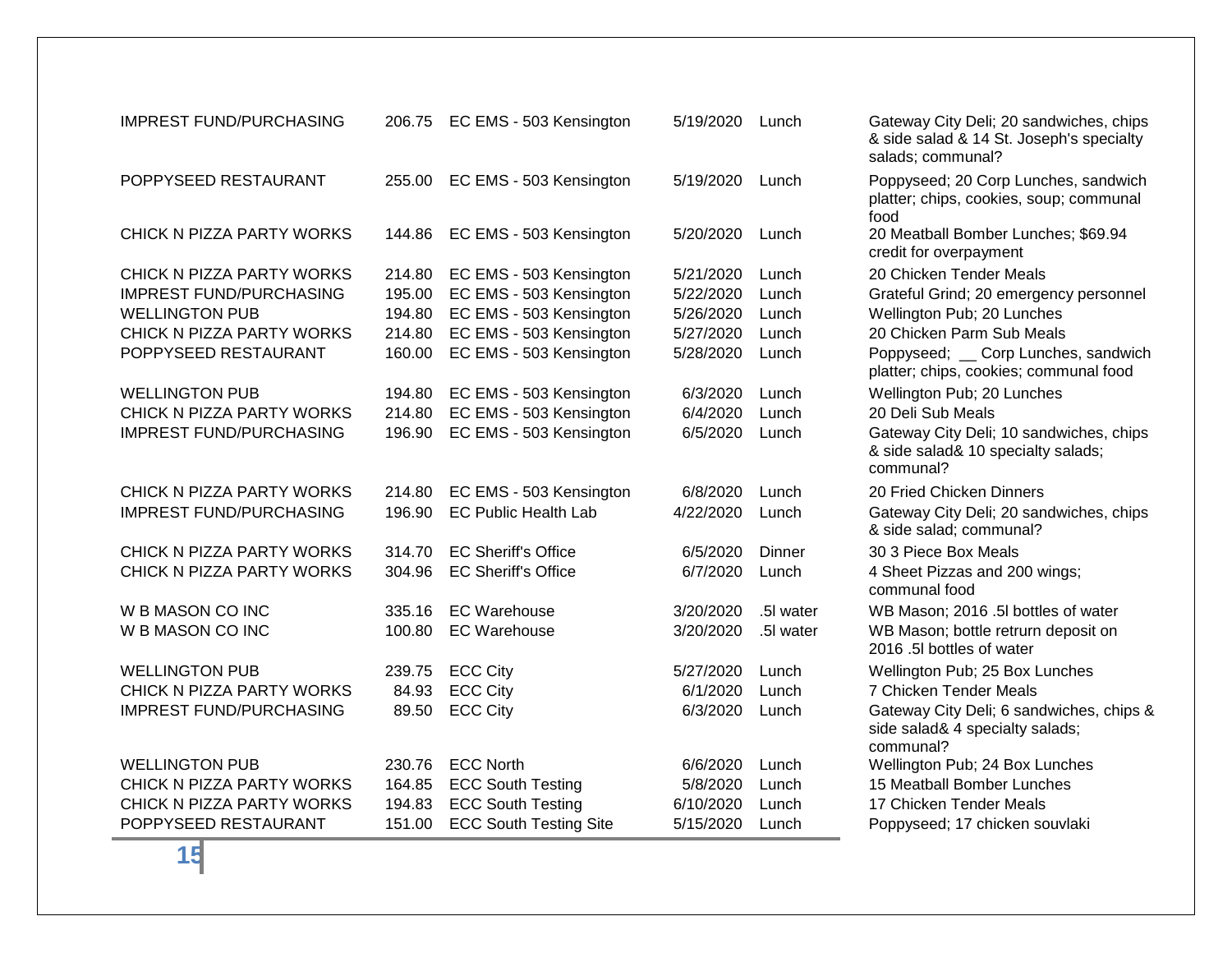| POPPYSEED RESTAURANT           | 151.00 | <b>ECC South Testing Site</b>   | 5/15/2020 | Lunch  | Poppyseed; 17 chicken souvlaki                                                 |
|--------------------------------|--------|---------------------------------|-----------|--------|--------------------------------------------------------------------------------|
| <b>IMPREST FUND/PURCHASING</b> | 168.00 | <b>ECC South Testing Site</b>   | 5/27/2020 | Lunch  | Grateful Grind; 17 emergency personnel                                         |
| <b>IMPREST FUND/PURCHASING</b> | 168.00 | <b>ECC South Testing Site</b>   | 6/4/2020  | Lunch  | Grateful Grind; 17 emergency personnel                                         |
| <b>IMPREST FUND/PURCHASING</b> | 255.00 | <b>ECSO DMV</b>                 | 5/1/2020  | Lunch  | Poppyseed; 30 Corp Lunches, salad<br>cookies, pita; communal food              |
| POPPYSEED RESTAURANT           | 136.00 | <b>Elma Testing Site</b>        | 5/28/2020 | Lunch  | Poppyseed; 7 Corp Lunches, sandwich<br>platter; chips, cookies; communal food  |
| POPPYSEED RESTAURANT           | 180.00 | <b>Face Shield Distribution</b> | 6/5/2020  | Lunch  | Poppyseed; 20 Corp Lunches, sandwich<br>platter; chips, cookies; communal food |
| <b>IMPREST FUND/PURCHASING</b> | 85.55  | <b>SH Hotel</b>                 | 3/26/2020 | Lunch  | Bocce Club; 4 pizzas; 6.88 sales tax<br>paid; communal food                    |
| CHICK N PIZZA PARTY WORKS      | 257.73 | <b>SH Hotel</b>                 | 3/28/2020 | Dinner | 27 Deli Sub Dinners                                                            |
| CHICK N PIZZA PARTY WORKS      | 284.73 | <b>SH Hotel</b>                 | 3/28/2020 | Dinner | 27 Chicken Dinners                                                             |
| CHICK N PIZZA PARTY WORKS      | 264.75 | <b>SH Hotel</b>                 | 3/29/2020 | Dinner | 25 Roast Beef Dinners                                                          |
| CHICK N PIZZA PARTY WORKS      | 264.75 | <b>SH Hotel</b>                 | 3/29/2020 | Lunch  | 19 Chicken Tender Meals; 6 Solo Pizza<br>Meals                                 |
| CHICK N PIZZA PARTY WORKS      | 294.72 | <b>SH Hotel</b>                 | 3/30/2020 | Lunch  | 28 Taco Lunches                                                                |
| CHICK N PIZZA PARTY WORKS      | 164.85 | <b>SH Hotel</b>                 | 4/4/2020  | Dinner | 15 Chicken Dinners                                                             |
| CHICK N PIZZA PARTY WORKS      | 164.85 | <b>SH Hotel</b>                 | 4/5/2020  | Lunch  | 15 Taco Lunches                                                                |
| CHICK N PIZZA PARTY WORKS      | 164.85 | <b>SH Hotel</b>                 | 4/5/2020  | Dinner | 15 Italian Buffet Dinners                                                      |
| CHICK N PIZZA PARTY WORKS      | 174.84 | <b>SH Hotel</b>                 | 4/6/2020  | Lunch  | 16 Chicken Tender Meals                                                        |
| CHICK N PIZZA PARTY WORKS      | 174.84 | <b>SH Hotel</b>                 | 4/7/2020  | Lunch  | 16 Meatball Bomber Lunches                                                     |
| CHICK N PIZZA PARTY WORKS      | 144.87 | <b>SH Hotel</b>                 | 4/8/2020  | Lunch  | 13 Chicken Caesar Wrap Meals                                                   |
| CHICK N PIZZA PARTY WORKS      | 154.86 | <b>SH Hotel</b>                 | 4/9/2020  | Lunch  | 14 Chicken Dinners                                                             |
| CHICK N PIZZA PARTY WORKS      | 164.85 | <b>SH Hotel</b>                 | 4/10/2020 | Lunch  | 15 Pizza Dinners                                                               |
| CHICK N PIZZA PARTY WORKS      | 164.85 | <b>SH Hotel</b>                 | 4/11/2020 | Lunch  | 15 Turkey Sub Meals                                                            |
| CHICK N PIZZA PARTY WORKS      | 164.85 | <b>SH Hotel</b>                 | 4/11/2020 | Dinner | 15 Chicken Parm Dinners                                                        |
| CHICK N PIZZA PARTY WORKS      | 174.84 | <b>SH Hotel</b>                 | 4/13/2020 | Lunch  | 16 Chicken Tender Meals                                                        |
| CHICK N PIZZA PARTY WORKS      | 204.81 | <b>SH Hotel</b>                 | 4/14/2020 | Lunch  | 19 Chicken Dinners                                                             |
| CHICK N PIZZA PARTY WORKS      | 134.88 | <b>SH Hotel</b>                 | 4/17/2020 | Lunch  | 12 Chicken Parm Pizza Meals                                                    |
| CHICK N PIZZA PARTY WORKS      | 174.84 | <b>SH Hotel</b>                 | 4/17/2020 | Lunch  | 16 Chicken & Pizza Lunches                                                     |
| CHICK N PIZZA PARTY WORKS      | 204.81 | <b>SH Hotel</b>                 | 4/18/2020 | Dinner | 19 Pasta with Meatballs Meals                                                  |
| CHICK N PIZZA PARTY WORKS      | 204.81 | <b>SH Hotel</b>                 | 4/18/2020 | Lunch  | 19 Taco Lunches                                                                |
| CHICK N PIZZA PARTY WORKS      | 244.77 | <b>SH Hotel</b>                 | 4/19/2020 | Dinner | 23 Chicken Dinners                                                             |
| CHICK N PIZZA PARTY WORKS      | 244.77 | <b>SH Hotel</b>                 | 4/19/2020 | Lunch  | 23 Deli Sub Dinners                                                            |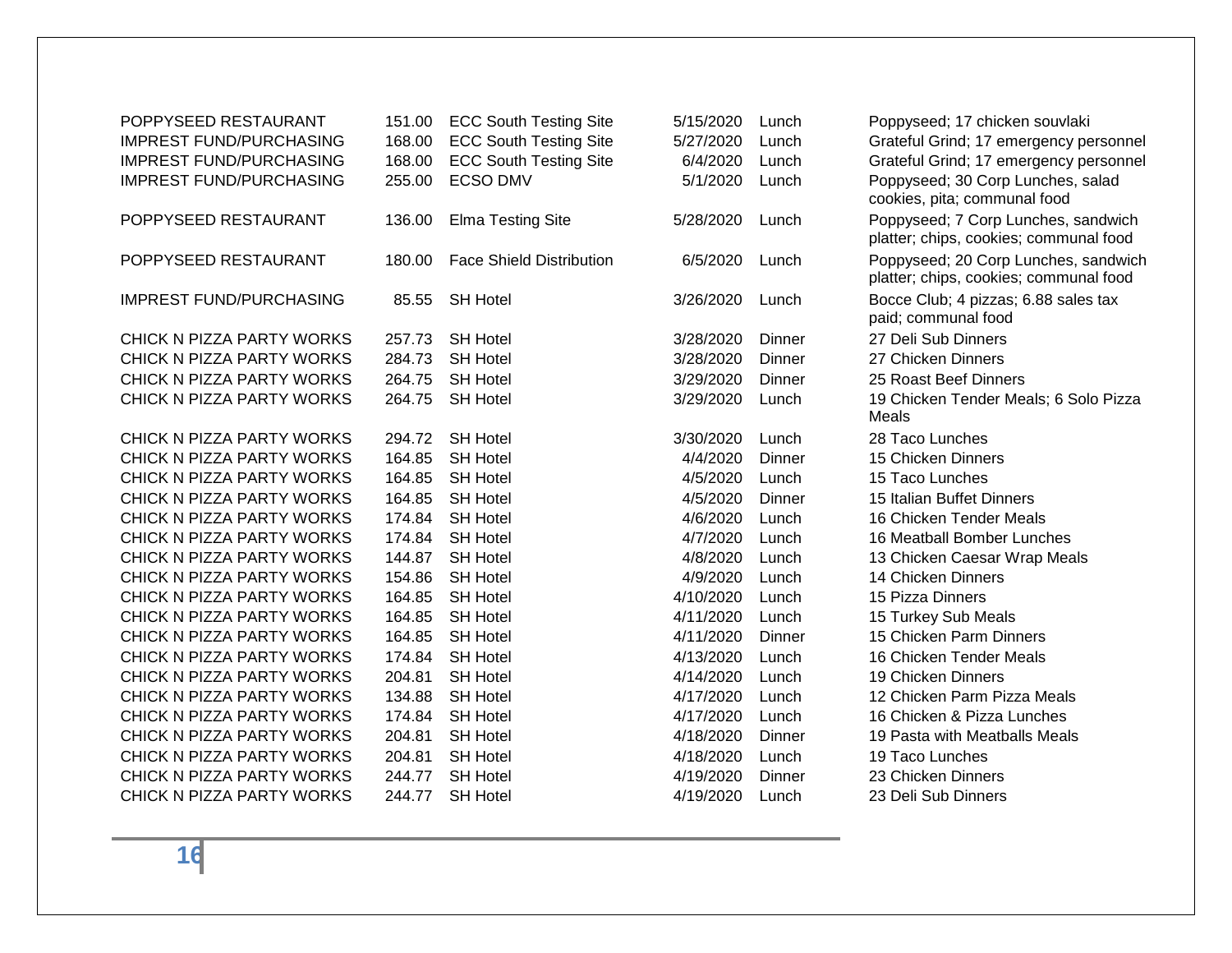| CHICK N PIZZA PARTY WORKS      | 234.78 | <b>SH Hotel</b> | 4/20/2020 | Lunch  | 21 Chicken Tender Lunches; 1 Meatless<br>Antipasto Salad Meal |
|--------------------------------|--------|-----------------|-----------|--------|---------------------------------------------------------------|
| <b>IMPREST FUND/PURCHASING</b> | 198.77 | <b>SH Hotel</b> | 4/21/2020 | Lunch  | Wellington Pub; 23 Box Lunches                                |
| <b>IMPREST FUND/PURCHASING</b> | 190.78 | <b>SH Hotel</b> | 4/23/2020 | Lunch  | Wellington Pub; 22 Box Lunches                                |
| CHICK N PIZZA PARTY WORKS      | 44.99  | <b>SH Hotel</b> | 4/24/2020 | Lunch  | 1 Chicken Parm Pizza Meal; \$35 delivery<br>fee               |
| CHICK N PIZZA PARTY WORKS      | 264.75 | <b>SH Hotel</b> | 4/25/2020 | Dinner | 24 Chicken Quarter Meals; 1 Vegetarian<br>Meal                |
| <b>IMPREST FUND/PURCHASING</b> | 214.75 | <b>SH Hotel</b> | 4/25/2020 | Lunch  | Wellington Pub; 25 Box Lunches                                |
| CHICK N PIZZA PARTY WORKS      | 264.75 | <b>SH Hotel</b> | 4/26/2020 | Dinner | 24 Chicken Dinners; 1 Vegetarian Meal                         |
| CHICK N PIZZA PARTY WORKS      | 234.78 | <b>SH Hotel</b> | 4/27/2020 | Lunch  | 21 Chicken Tender Lunches; 1 Meatless<br>Antipasto Salad Meal |
| <b>IMPREST FUND/PURCHASING</b> | 190.78 | <b>SH Hotel</b> | 4/28/2020 | Lunch  | Wellington Pub; 22 Box Lunches                                |
| <b>IMPREST FUND/PURCHASING</b> | 190.78 | <b>SH Hotel</b> | 4/29/2020 | Lunch  | Wellington Pub; 22 Box Lunches                                |
| <b>IMPREST FUND/PURCHASING</b> | 454.45 | <b>SH Hotel</b> | 5/1/2020  | Lunch  | Wellington Pub; 55 Box Lunches                                |
| CHICK N PIZZA PARTY WORKS      | 554.46 | <b>SH Hotel</b> | 5/2/2020  | Dinner | 54 Chicken Tender Meals                                       |
| <b>IMPREST FUND/PURCHASING</b> | 454.45 | <b>SH Hotel</b> | 5/2/2020  | Lunch  | Wellington Pub; 55 Box Lunches                                |
| CHICK N PIZZA PARTY WORKS      | 554.46 | <b>SH Hotel</b> | 5/3/2020  | Dinner | 54 Chicken Dinners                                            |
| <b>IMPREST FUND/PURCHASING</b> | 454.45 | <b>SH Hotel</b> | 5/3/2020  | Lunch  | Wellington Pub; 55 Box Lunches                                |
| <b>IMPREST FUND/PURCHASING</b> | 454.45 | <b>SH Hotel</b> | 5/3/2020  | Lunch  | Wellington Pub; 55 Box Lunches                                |
| CHICK N PIZZA PARTY WORKS      | 534.48 | <b>SH Hotel</b> | 5/4/2020  | Lunch  | 52 Chicken Tender Meals                                       |
| <b>IMPREST FUND/PURCHASING</b> | 430.48 | <b>SH Hotel</b> | 5/5/2020  | Lunch  | Wellington Pub; 52 Box Lunches                                |
| <b>IMPREST FUND/PURCHASING</b> | 430.48 | <b>SH Hotel</b> | 5/6/2020  | Lunch  | Wellington Pub; 52 Box Lunches                                |
| <b>IMPREST FUND/PURCHASING</b> | 430.48 | <b>SH Hotel</b> | 5/7/2020  | Lunch  | Wellington Pub; 52 Box Lunches                                |
| CHICK N PIZZA PARTY WORKS      | 94.92  | <b>SH Hotel</b> | 5/8/2020  | Lunch  | 8 Deli Sub Meals                                              |
| <b>IMPREST FUND/PURCHASING</b> | 458.15 | <b>SH Hotel</b> | 5/8/2020  | Lunch  | Wellington Pub; 53 Box Lunches                                |
| CHICK N PIZZA PARTY WORKS      | 464.55 | <b>SH Hotel</b> | 5/9/2020  | Dinner | 45 Chicken Quarter Meals                                      |
| <b>IMPREST FUND/PURCHASING</b> | 374.55 | <b>SH Hotel</b> | 5/9/2020  | Lunch  | Wellington Pub; 45 Box Lunches                                |
| CHICK N PIZZA PARTY WORKS      | 474.54 | <b>SH Hotel</b> | 5/10/2020 | Dinner | 46 Chicken Dinners                                            |
| <b>IMPREST FUND/PURCHASING</b> | 359.55 | <b>SH Hotel</b> | 5/10/2020 | Lunch  | Wellington Pub; 45 Box Lunches                                |
| CHICK N PIZZA PARTY WORKS      | 464.55 | <b>SH Hotel</b> | 5/11/2020 | Lunch  | 45 Chicken Tender Meals                                       |
| <b>IMPREST FUND/PURCHASING</b> | 366.56 | <b>SH Hotel</b> | 5/12/2020 | Lunch  | Wellington Pub; 44 Box Lunches                                |
| <b>IMPREST FUND/PURCHASING</b> | 366.56 | <b>SH Hotel</b> | 5/14/2020 | Lunch  | Wellington Pub; 44 Box Lunches                                |
| <b>IMPREST FUND/PURCHASING</b> | 366.56 | <b>SH Hotel</b> | 5/14/2020 | Lunch  | Wellington Pub; 44 Box Lunches                                |
| <b>IMPREST FUND/PURCHASING</b> | 326.61 | <b>SH Hotel</b> | 5/15/2020 | Lunch  | Wellington Pub; 39 Box Lunches                                |
| CHICK N PIZZA PARTY WORKS      | 404.61 | <b>SH Hotel</b> | 5/16/2020 | Dinner | 39 Grilled Chicken Dinners                                    |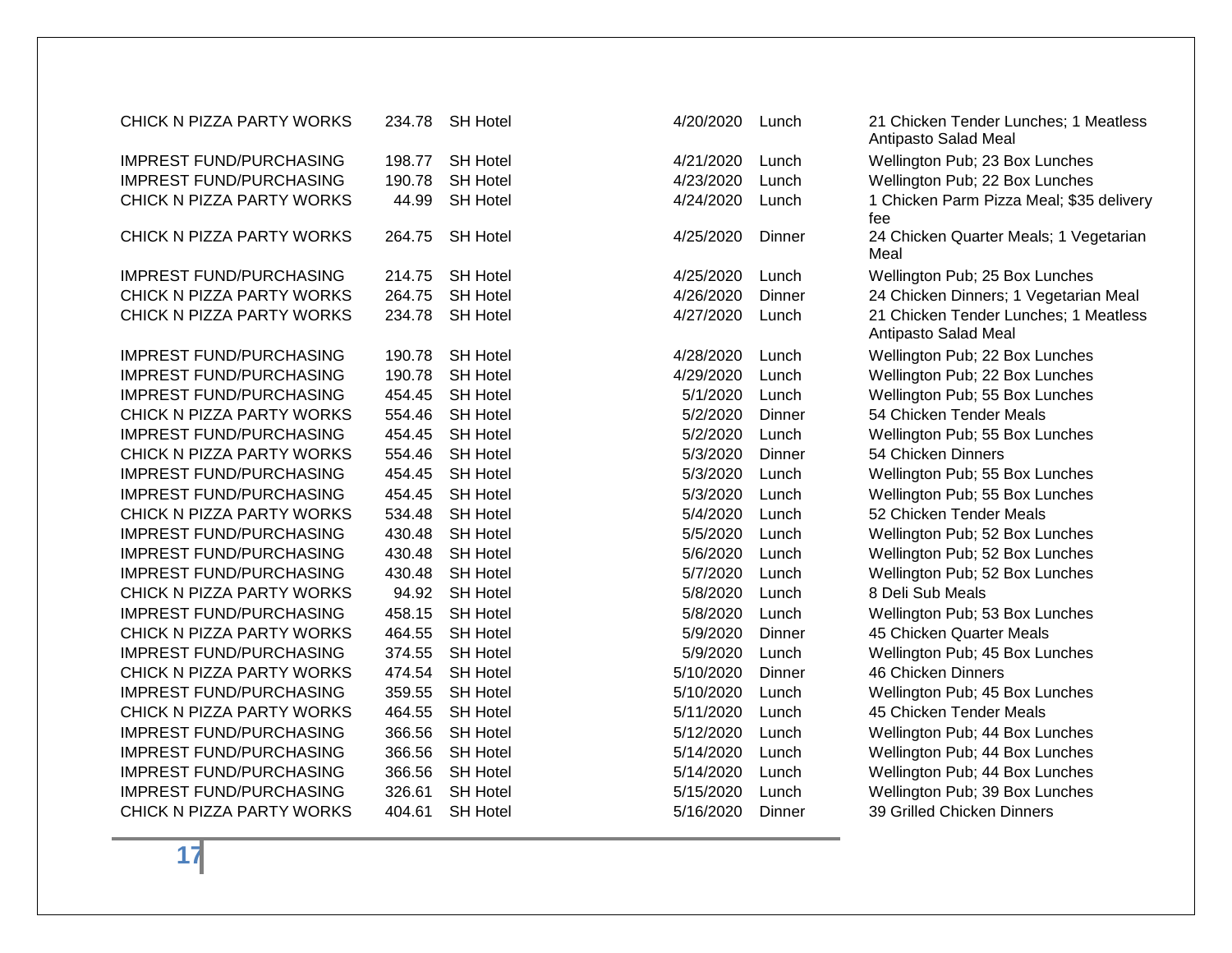| <b>IMPREST FUND/PURCHASING</b> | 326.61 | <b>SH Hotel</b>      | 5/16/2020         | Lunch        | Wellington Pub; 39 Box Lunches                         |
|--------------------------------|--------|----------------------|-------------------|--------------|--------------------------------------------------------|
| CHICK N PIZZA PARTY WORKS      | 404.61 | <b>SH Hotel</b>      | 5/17/2020         | Lunch        | 39 Chicken Dinners                                     |
| <b>IMPREST FUND/PURCHASING</b> | 326.61 | <b>SH Hotel</b>      | 5/17/2020         | Lunch        | Wellington Pub; 39 Box Lunches                         |
| <b>IMPREST FUND/PURCHASING</b> | 78.92  | <b>SH Hotel</b>      | 5/19/2020         | Lunch        | Wellington Pub; 5 Box Lunches                          |
| <b>IMPREST FUND/PURCHASING</b> | 86.91  | <b>SH Hotel</b>      | 5/20/2020         | Lunch        | Wellington Pub; 9 Box Lunches                          |
| <b>IMPREST FUND/PURCHASING</b> | 62.94  | <b>SH Hotel</b>      | 5/21/2020         | Lunch        | Wellington Pub; 5 Box Lunches                          |
| <b>IMPREST FUND/PURCHASING</b> | 122.88 | <b>SH Hotel</b>      | 5/23/2020         | Lunch        | Wellington Pub; 12 Box Lunches                         |
| <b>WELLINGTON PUB</b>          | 122.88 | <b>SH Hotel</b>      | 5/24/2020         | Lunch/Dinner | Wellington Pub; 6 Lunches and 6 dinners                |
| <b>WELLINGTON PUB</b>          | 122.88 | <b>SH Hotel</b>      | 5/26/2020         | Lunch/Dinner | Wellington Pub; 6 Lunches and 6 dinners                |
| <b>WELLINGTON PUB</b>          | 68.94  | <b>SH Hotel</b>      | 5/27/2020         | Lunch        | Wellington Pub; 6 Lunches                              |
| <b>WELLINGTON PUB</b>          | 68.94  | <b>SH Hotel</b>      | 5/28/2020         | Lunch        | Wellington Pub; 6 Lunches                              |
| <b>WELLINGTON PUB</b>          | 86.92  | <b>SH Hotel</b>      | 5/30/2020         | Lunch/Dinner | Wellington Pub; 4 Lunches and 4 dinners                |
| CHICK N PIZZA PARTY WORKS      | 54.96  | <b>SH Hotel</b>      | 6/1/2020          | Lunch        | 4 Chicken Tender Meals                                 |
| <b>WELLINGTON PUB</b>          | 86.92  | <b>SH Hotel</b>      | 6/2/2020          | Lunch/Dinner | Wellington Pub; 4 Lunches and 4 dinners                |
| <b>WELLINGTON PUB</b>          | 50.96  | <b>SH Hotel</b>      | 6/3/2020          | Lunch        | Wellington Pub; 4 Lunches                              |
| <b>WELLINGTON PUB</b>          | 122.88 | <b>SH Hotel</b>      | 6/5/2020          | Lunch        | Wellington Pub; 12 Lunches                             |
| CHICK N PIZZA PARTY WORKS      | 74.94  | <b>SH Hotel</b>      | 6/8/2020          | Lunch        | 6 Deli Sub Meals                                       |
| CHICK N PIZZA PARTY WORKS      | 59.94  | <b>SH Hotel</b>      | 6/8/2020          | Lunch        | 12 Deli Sub Meals; \$74.94 check applied               |
| CHICK N PIZZA PARTY WORKS      | 134.88 | <b>SH Hotel</b>      | 6/8/2020          | Dinner       | 12 Chicken Dinners                                     |
| CHICK N PIZZA PARTY WORKS      | 114.90 | <b>SH Hotel</b>      | 6/15/2020         | Lunch        | 10 Pizza Dinners                                       |
| <b>IMPREST FUND/PURCHASING</b> | 598.02 | <b>SH Hotel</b>      | 7/2/2020          | Supplies     | Reimb to Amy Corson for supplies for                   |
|                                |        |                      |                   |              | patients; no receipts                                  |
| CHICK N PIZZA PARTY WORKS      | 264.75 | Fire Academy         | 3/19/2020         | Dinner       | 25 Roast Beef Dinners                                  |
| CHICK N PIZZA PARTY WORKS      | 264.75 | Fire Academy         | 3/20/2020         | Dinner       | 25 Chicken Dinners                                     |
| CHICK N PIZZA PARTY WORKS      | 134.88 | Fire Academy         | 3/22/2020         | Dinner       | 12 Chicken Dinners                                     |
| CHICK N PIZZA PARTY WORKS      | 194.80 | Fire Academy         | 3/23/2020         | Dinner       | 20 Deli Sub Dinners                                    |
| CHICK N PIZZA PARTY WORKS      | 214.80 | Fire Academy         | 3/28/2020         | Dinner       | 20 Chicken Tender Meals                                |
| CHICK N PIZZA PARTY WORKS      | 214.80 | Fire Academy         | 4/4/2020          | Dinner       | 20 Chicken Dinners                                     |
| CHICK N PIZZA PARTY WORKS      | 214.80 | Fire Academy         | 4/5/2020          | Dinner       | 20 Italian Buffet Dinners                              |
| CHICK N PIZZA PARTY WORKS      | 164.85 | Fire Academy         | 4/15/2020         | Lunch        | 15 Chicken Tender Meals                                |
| <b>IMPREST FUND/PURCHASING</b> | 146.45 | Fire Academy         | (3/17/20)         | Lunch        | from Dash's; no supporting<br>documentation            |
| <b>IMPREST FUND/PURCHASING</b> | 233.90 | Fire Training        | 3/20/2020         | Lunch        | Food by Tony; 22 people; communal                      |
| <b>IMPREST FUND/PURCHASING</b> | 65.24  | Fire Training        | 5/9/2020          | Lunch        | Master Pizza; no itemized list; 5 people;<br>communal? |
| IMPREST FUND/PURCHASING        | 285.00 | Hamburg Testing Site | $5/30/2020$ lunch |              | Grateful Grind: 30 emergency personnel                 |

| <b>IMPREST FUND/PURCHASING</b> | 326.61 | <b>SH Hotel</b>             | 5/16/2020 | Lunch        | Wellington Pub; 39 Box Lunches                         |
|--------------------------------|--------|-----------------------------|-----------|--------------|--------------------------------------------------------|
| CHICK N PIZZA PARTY WORKS      | 404.61 | <b>SH Hotel</b>             | 5/17/2020 | Lunch        | 39 Chicken Dinners                                     |
| <b>IMPREST FUND/PURCHASING</b> | 326.61 | <b>SH Hotel</b>             | 5/17/2020 | Lunch        | Wellington Pub; 39 Box Lunches                         |
| <b>IMPREST FUND/PURCHASING</b> | 78.92  | <b>SH Hotel</b>             | 5/19/2020 | Lunch        | Wellington Pub; 5 Box Lunches                          |
| <b>IMPREST FUND/PURCHASING</b> | 86.91  | <b>SH Hotel</b>             | 5/20/2020 | Lunch        | Wellington Pub; 9 Box Lunches                          |
| <b>IMPREST FUND/PURCHASING</b> | 62.94  | <b>SH Hotel</b>             | 5/21/2020 | Lunch        | Wellington Pub; 5 Box Lunches                          |
| <b>IMPREST FUND/PURCHASING</b> | 122.88 | <b>SH Hotel</b>             | 5/23/2020 | Lunch        | Wellington Pub; 12 Box Lunches                         |
| <b>WELLINGTON PUB</b>          | 122.88 | <b>SH Hotel</b>             | 5/24/2020 | Lunch/Dinner | Wellington Pub; 6 Lunches and 6 dinners                |
| <b>WELLINGTON PUB</b>          | 122.88 | <b>SH Hotel</b>             | 5/26/2020 | Lunch/Dinner | Wellington Pub; 6 Lunches and 6 dinners                |
| <b>WELLINGTON PUB</b>          | 68.94  | <b>SH Hotel</b>             | 5/27/2020 | Lunch        | Wellington Pub; 6 Lunches                              |
| <b>WELLINGTON PUB</b>          | 68.94  | <b>SH Hotel</b>             | 5/28/2020 | Lunch        | Wellington Pub; 6 Lunches                              |
| <b>WELLINGTON PUB</b>          | 86.92  | <b>SH Hotel</b>             | 5/30/2020 | Lunch/Dinner | Wellington Pub; 4 Lunches and 4 dinners                |
| CHICK N PIZZA PARTY WORKS      | 54.96  | <b>SH Hotel</b>             | 6/1/2020  | Lunch        | 4 Chicken Tender Meals                                 |
| <b>WELLINGTON PUB</b>          | 86.92  | <b>SH Hotel</b>             | 6/2/2020  | Lunch/Dinner | Wellington Pub; 4 Lunches and 4 dinners                |
| <b>WELLINGTON PUB</b>          | 50.96  | <b>SH Hotel</b>             | 6/3/2020  | Lunch        | Wellington Pub; 4 Lunches                              |
| <b>WELLINGTON PUB</b>          | 122.88 | <b>SH Hotel</b>             | 6/5/2020  | Lunch        | Wellington Pub; 12 Lunches                             |
| CHICK N PIZZA PARTY WORKS      | 74.94  | <b>SH Hotel</b>             | 6/8/2020  | Lunch        | 6 Deli Sub Meals                                       |
| CHICK N PIZZA PARTY WORKS      | 59.94  | <b>SH Hotel</b>             | 6/8/2020  | Lunch        | 12 Deli Sub Meals; \$74.94 check applied               |
| CHICK N PIZZA PARTY WORKS      | 134.88 | <b>SH Hotel</b>             | 6/8/2020  | Dinner       | 12 Chicken Dinners                                     |
| CHICK N PIZZA PARTY WORKS      | 114.90 | <b>SH Hotel</b>             | 6/15/2020 | Lunch        | 10 Pizza Dinners                                       |
| <b>IMPREST FUND/PURCHASING</b> | 598.02 | <b>SH Hotel</b>             | 7/2/2020  | Supplies     | Reimb to Amy Corson for supplies for                   |
|                                |        |                             |           |              | patients; no receipts                                  |
| CHICK N PIZZA PARTY WORKS      | 264.75 | Fire Academy                | 3/19/2020 | Dinner       | 25 Roast Beef Dinners                                  |
| CHICK N PIZZA PARTY WORKS      | 264.75 | Fire Academy                | 3/20/2020 | Dinner       | 25 Chicken Dinners                                     |
| CHICK N PIZZA PARTY WORKS      | 134.88 | Fire Academy                | 3/22/2020 | Dinner       | 12 Chicken Dinners                                     |
| CHICK N PIZZA PARTY WORKS      | 194.80 | Fire Academy                | 3/23/2020 | Dinner       | 20 Deli Sub Dinners                                    |
| CHICK N PIZZA PARTY WORKS      | 214.80 | Fire Academy                | 3/28/2020 | Dinner       | 20 Chicken Tender Meals                                |
| CHICK N PIZZA PARTY WORKS      | 214.80 | Fire Academy                | 4/4/2020  | Dinner       | 20 Chicken Dinners                                     |
| CHICK N PIZZA PARTY WORKS      | 214.80 | Fire Academy                | 4/5/2020  | Dinner       | 20 Italian Buffet Dinners                              |
| CHICK N PIZZA PARTY WORKS      | 164.85 | Fire Academy                | 4/15/2020 | Lunch        | 15 Chicken Tender Meals                                |
| <b>IMPREST FUND/PURCHASING</b> | 146.45 | Fire Academy                | (3/17/20) | Lunch        | from Dash's; no supporting                             |
|                                |        |                             |           |              | documentation                                          |
| <b>IMPREST FUND/PURCHASING</b> | 233.90 | <b>Fire Training</b>        | 3/20/2020 | Lunch        | Food by Tony; 22 people; communal                      |
| <b>IMPREST FUND/PURCHASING</b> | 65.24  | Fire Training               | 5/9/2020  | Lunch        | Master Pizza; no itemized list; 5 people;<br>communal? |
| <b>IMPREST FUND/PURCHASING</b> | 285.00 | <b>Hamburg Testing Site</b> | 5/30/2020 | Lunch        | Grateful Grind; 30 emergency personnel                 |
|                                |        |                             |           |              |                                                        |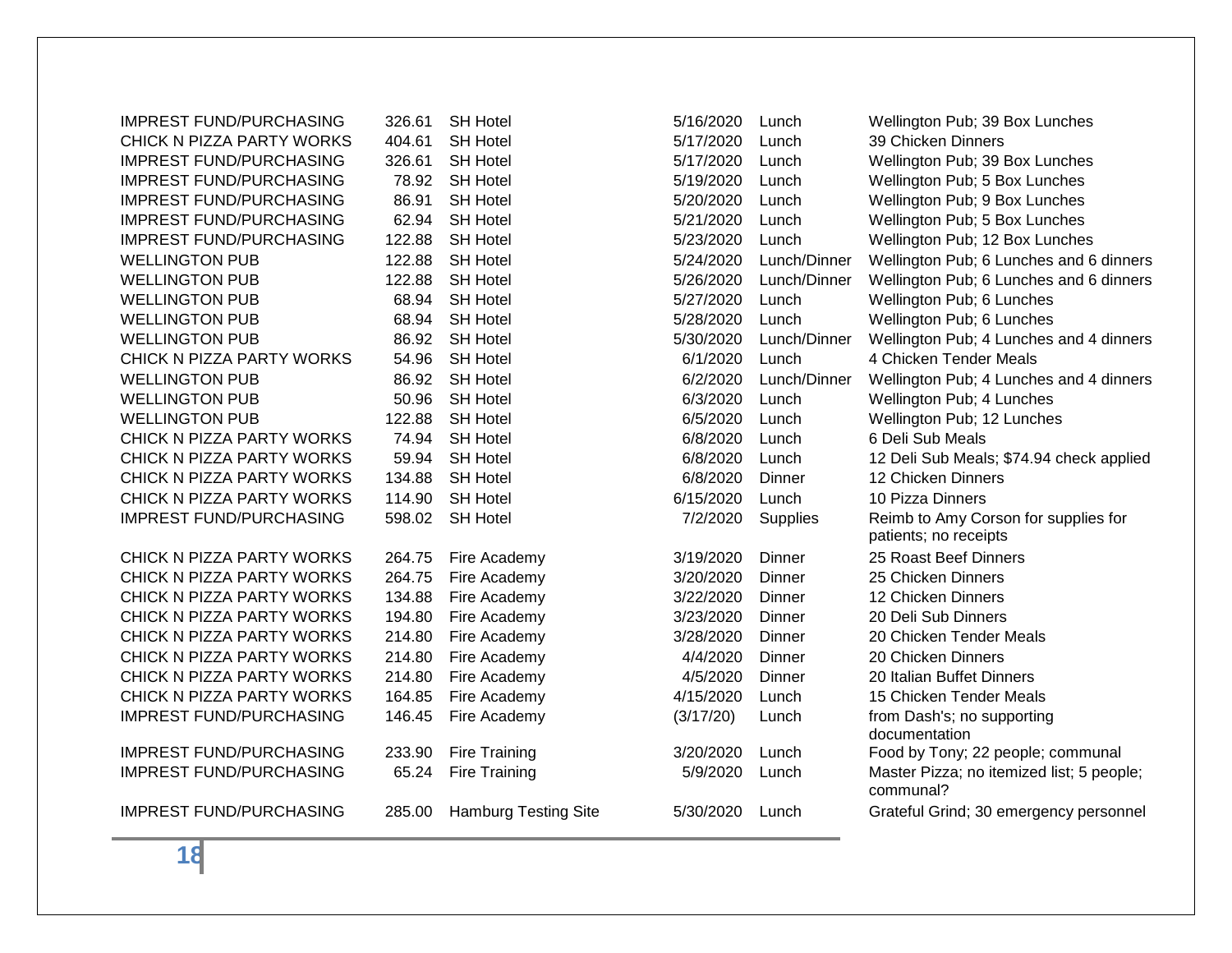| <b>WEGMANS SHOPPERS CLUB</b><br><b>FOR BUSINESS</b> | 45.67    | Health Dept. - Bioterrorism                 | 2/18/2020 | Food   | Wegman's; breakfast-type foods; .20<br>paper bag charges; date eligible for<br>reimb?    |
|-----------------------------------------------------|----------|---------------------------------------------|-----------|--------|------------------------------------------------------------------------------------------|
| <b>WEGMANS SHOPPERS CLUB</b><br><b>FOR BUSINESS</b> | 2,618.01 | Health Dept. - Bioterrorism                 | 3/16/2020 |        | Wegman's; multiple dates; no itemized<br>receipts provided                               |
| <b>WEGMANS SHOPPERS CLUB</b><br><b>FOR BUSINESS</b> | 196.56   | Health Dept. - Bioterrorism                 | 3/17/2020 | Food   | Wegman's; lunch-type food; aspirin; .40<br>bag charge; date eligible?; communal<br>food  |
| <b>WEGMANS SHOPPERS CLUB</b><br><b>FOR BUSINESS</b> | 470.75   | Health Dept. - Bioterrorism                 | 4/2/2020  |        | Wegman's; multiple dates; no itemized<br>receipts provided                               |
| CHICK N PIZZA PARTY WORKS                           | 131.97   | Kensington HS, 319 Suffolk<br><b>Street</b> | 6/11/2020 | Lunch  | 2 sheet pizzas; communal food                                                            |
| <b>IMPREST FUND/PURCHASING</b>                      | 99.11    | Lancaster Testing Site, 525<br>Pavement     | 3/26/2020 | Lunch  | Picasso's; no receipt                                                                    |
| <b>IMPREST FUND/PURCHASING</b>                      | 158.42   | Lancaster Testing Site, 525<br>Pavement     | 5/15/2020 | Lunch  | Lancaster Coffee Co; 16 sandwiches                                                       |
| CHICK N PIZZA PARTY WORKS                           | 184.83   | Lancaster Testing Site, 525<br>Pavement     | 5/16/2020 | Lunch  | 17 Chicken Parm Sub Meals                                                                |
| <b>IMPREST FUND/PURCHASING</b>                      | 136.15   | Lancaster Testing Site, 525<br>Pavement     | 5/21/2020 | Lunch  | Lancaster Coffee Co; 17 sandwiches                                                       |
| <b>IMPREST FUND/PURCHASING</b>                      | 157.52   | Lancaster Testing Site, 525<br>Pavement     | 5/29/2020 | Lunch  | Gateway City Deli; 8 sandwiches, chips 8<br>side salad& 8 specialty salads;<br>communal? |
| CHICK N PIZZA PARTY WORKS                           | 184.83   | Lancaster Testing Site, 525<br>Pavement     | 6/5/2020  | Lunch  | 17 Chicken Tender Lunch Boxes                                                            |
| POPPYSEED RESTAURANT                                | 175.00   | OP Mask Distribution                        | 5/28/2020 | Lunch  | Poppyseed; 20 Corp Lunches, sandwich<br>platter; chips, cookies; communal food           |
| <b>IMPREST FUND/PURCHASING</b>                      | 460.77   | Rath (th Floor Phone Bank                   | (3/17/20) | Dinner | Chef's; no supporting documentation                                                      |
| <b>IMPREST FUND/PURCHASING</b>                      | 210.95   | Rath Building                               | 3/25/2020 | Lunch  | La Nove; 5 sheet pizzas; communal food                                                   |
| POPPYSEED RESTAURANT                                | 768.00   | Rath Court ECC                              | 5/18/2020 | Lunch  | Poppyseed; 96 Corp Lunches, sandwich<br>platter; chips, cookies; communal food           |
| POPPYSEED RESTAURANT                                | 927.00   | <b>Rath Court ECC</b>                       | 5/20/2020 | Lunch  | Poppyseed; 114 Corp Lunches                                                              |
| <b>WELLINGTON PUB</b>                               | 428.54   | Rath Court ECC                              | 5/30/2020 | Lunch  | Wellington Pub; 46 Box Lunches                                                           |
| <b>WELLINGTON PUB</b>                               | 824.10   | Rath Court ECC                              | 6/2/2020  | Lunch  | Wellington Pub; 90 Box Lunches                                                           |
| <b>WELLINGTON PUB</b>                               | 320.66   | Rath Court ECC                              | 6/2/2020  | Dinner | Wellington Pub; 34 BoxDinners                                                            |
| <b>WELLINGTON PUB</b>                               | 958.95   | Rath Court ECC                              | 6/5/2020  | Lunch  | Wellington Pub; 105 Box Lunches                                                          |
| <b>IMPREST FUND/PURCHASING</b>                      | 612.00   | Rath                                        | 3/20/2020 | Lunch  | Food by Tony; 60 people; communal                                                        |
| CHICK N PIZZA PARTY WORKS                           | 304.71   | Rath                                        | 3/22/2020 | Dinner | 29 Chicken Dinners                                                                       |

| 2/18/2020 | Food   | Wegman's; breakfast-type foods; .20<br>paper bag charges; date eligible for<br>reimb?    |
|-----------|--------|------------------------------------------------------------------------------------------|
| 3/16/2020 |        | Wegman's; multiple dates; no itemized<br>receipts provided                               |
| 3/17/2020 | Food   | Wegman's; lunch-type food; aspirin; .40<br>bag charge; date eligible?; communal<br>food  |
| 4/2/2020  |        | Wegman's; multiple dates; no itemized<br>receipts provided                               |
| 6/11/2020 | Lunch  | 2 sheet pizzas; communal food                                                            |
| 3/26/2020 | Lunch  | Picasso's; no receipt                                                                    |
| 5/15/2020 | Lunch  | Lancaster Coffee Co; 16 sandwiches                                                       |
| 5/16/2020 | Lunch  | 17 Chicken Parm Sub Meals                                                                |
| 5/21/2020 | Lunch  | Lancaster Coffee Co; 17 sandwiches                                                       |
| 5/29/2020 | Lunch  | Gateway City Deli; 8 sandwiches, chips &<br>side salad& 8 specialty salads;<br>communal? |
| 6/5/2020  | Lunch  | 17 Chicken Tender Lunch Boxes                                                            |
| 5/28/2020 | Lunch  | Poppyseed; 20 Corp Lunches, sandwich<br>platter; chips, cookies; communal food           |
| (3/17/20) | Dinner | Chef's; no supporting documentation                                                      |
| 3/25/2020 | Lunch  | La Nove; 5 sheet pizzas; communal food                                                   |
| 5/18/2020 | Lunch  | Poppyseed; 96 Corp Lunches, sandwich<br>platter; chips, cookies; communal food           |
| 5/20/2020 | Lunch  | Poppyseed; 114 Corp Lunches                                                              |
| 5/30/2020 | Lunch  | Wellington Pub; 46 Box Lunches                                                           |
| 6/2/2020  | Lunch  | Wellington Pub; 90 Box Lunches                                                           |
| 6/2/2020  | Dinner | Wellington Pub; 34 BoxDinners                                                            |
| 6/5/2020  | Lunch  | Wellington Pub; 105 Box Lunches                                                          |
| 3/20/2020 | Lunch  | Food by Tony; 60 people; communal                                                        |
| 3/22/2020 | Dinner | 29 Chicken Dinners                                                                       |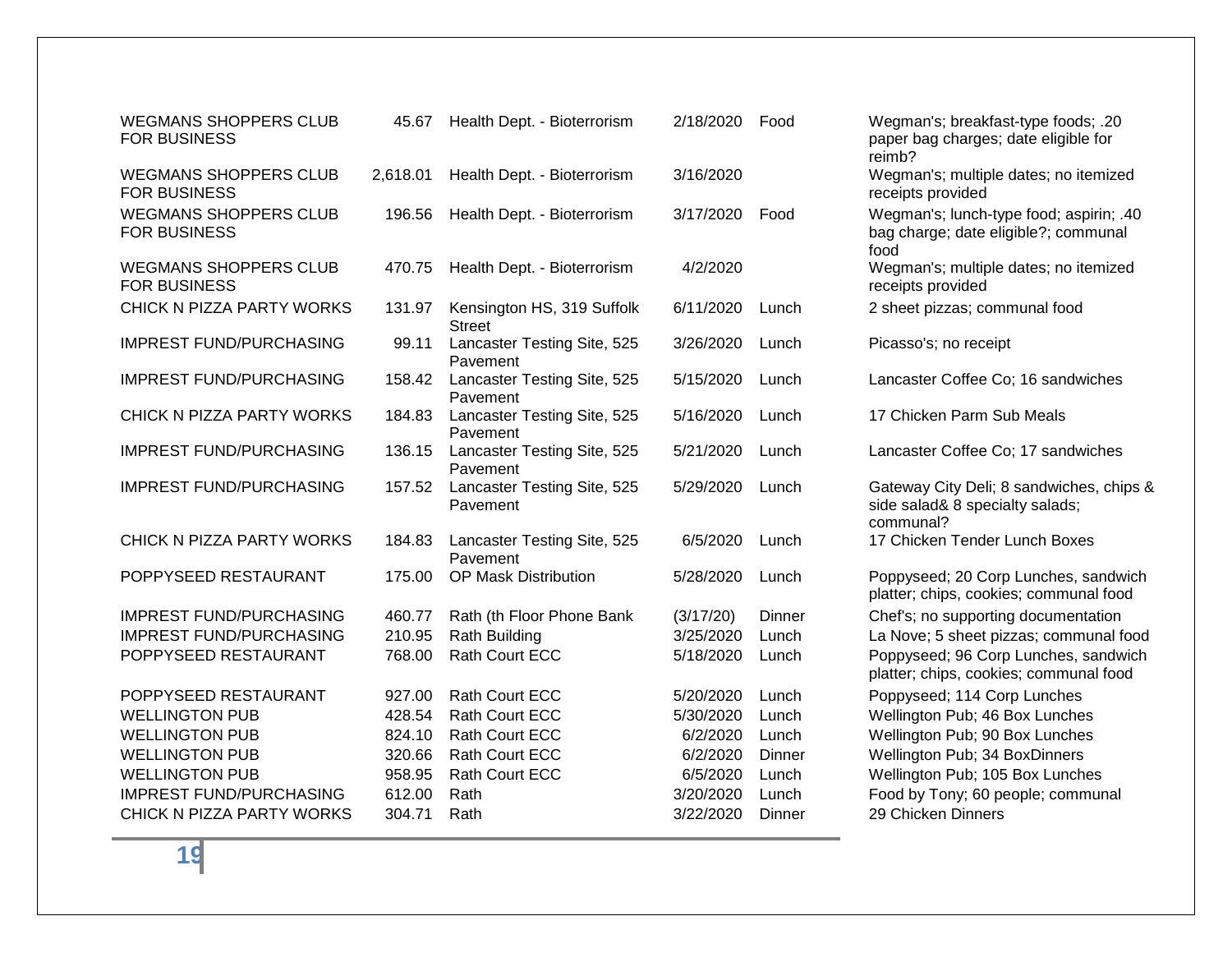| <b>IMPREST FUND/PURCHASING</b><br><b>IMPREST FUND/PURCHASING</b><br><b>IMPREST FUND/PURCHASING</b> | 272.34<br>53.92<br>680.00 | Rath<br>Rath<br>Rath | 3/24/2020<br>3/24/2020<br>3/30/2020 | Lunch<br>Groceries<br>Lunch | Casa Di Pizza; 7 sheet pizzas; no receipt<br>Dash's; no receipt<br>Poppyseed; corp lunches, salad, chips,<br>cookies, chicken salad, smoked turkey;<br>communal? |
|----------------------------------------------------------------------------------------------------|---------------------------|----------------------|-------------------------------------|-----------------------------|------------------------------------------------------------------------------------------------------------------------------------------------------------------|
| <b>IMPREST FUND/PURCHASING</b>                                                                     | 526.70                    | Rath                 | 3/31/2020                           | Lunch                       | Food by Tony; 86 people; communal                                                                                                                                |
| <b>IMPREST FUND/PURCHASING</b>                                                                     | 648.00                    | Rath                 | 4/1/2020                            | Lunch                       | Poppyseed; hot catering, sliders,<br>cupcakes, chips, potato salad;<br>communal?                                                                                 |
| <b>IMPREST FUND/PURCHASING</b>                                                                     | 431.50                    | Rath                 | 4/2/2020                            | Lunch                       | Food by Tony; 70 people; communal                                                                                                                                |
| CHICK N PIZZA PARTY WORKS                                                                          | 464.55                    | Rath                 | 4/5/2020                            | Lunch                       | 45 Taco Lunches                                                                                                                                                  |
| CHICK N PIZZA PARTY WORKS                                                                          | 464.55                    | Rath                 | 4/5/2020                            | Dinner                      | 45 Italian Buffet Dinners                                                                                                                                        |
| CHICK N PIZZA PARTY WORKS                                                                          | 694.32                    | Rath                 | 4/10/2020                           | Lunch                       | 68 Pizza Dinners                                                                                                                                                 |
| CHICK N PIZZA PARTY WORKS                                                                          | 444.57                    | Rath                 | 4/11/2020                           | Lunch                       | 43 Chicken Parm Dinners                                                                                                                                          |
| <b>IMPREST FUND/PURCHASING</b>                                                                     | 688.00                    | Rath                 | 4/13/2020                           | Lunch                       | Poppyseed; 86 Corp Lunches, salad<br>cookies, pita; communal food                                                                                                |
| <b>IMPREST FUND/PURCHASING</b>                                                                     | 688.00                    | Rath                 | 4/15/2020                           | Lunch                       | Poppyseed; 86 Corp Lunches, salad<br>cookies, pita; communal food                                                                                                |
| <b>IMPREST FUND/PURCHASING</b>                                                                     | 695.13                    | Rath                 | 4/17/2020                           | Lunch                       | Wellington Pub; 87 Box Lunches                                                                                                                                   |
| <b>IMPREST FUND/PURCHASING</b>                                                                     | 414.50                    | Rath                 | 4/18/2020                           | Lunch                       | Wellington Pub; 50 Box Lunches                                                                                                                                   |
| <b>IMPREST FUND/PURCHASING</b>                                                                     | 302.64                    | Rath                 | 4/19/2020                           | Lunch                       | Wellington Pub; 36 Box Lunches                                                                                                                                   |
| CHICK N PIZZA PARTY WORKS                                                                          | 234.78                    | Rath                 | 4/22/2020                           | Lunch                       | 22 Deli Sub Meals                                                                                                                                                |
| <b>IMPREST FUND/PURCHASING</b>                                                                     | 704.00                    | Rath                 | 4/22/2020                           | Lunch                       | Poppyseed; 88 Corp Lunches, salad<br>cookies, pita; communal food                                                                                                |
| <b>IMPREST FUND/PURCHASING</b>                                                                     | 680.20                    | Rath                 | 4/24/2020                           | Lunch                       | Gateway City Deli; 76 sandwiches, chips<br>& side salad; communal?                                                                                               |
| <b>IMPREST FUND/PURCHASING</b>                                                                     | 680.00                    | Rath                 | 4/30/2020                           | Lunch                       | Poppyseed; 85 Corp Lunches, salad<br>cookies, pita; communal food                                                                                                |
| <b>IMPREST FUND/PURCHASING</b>                                                                     | 534.35                    | Rath                 | 5/2/2020                            | Lunch                       | Wellington Pub; 65 Box Lunches                                                                                                                                   |
| <b>IMPREST FUND/PURCHASING</b>                                                                     | 687.00                    | Rath                 | 5/4/2020                            | Lunch                       | Poppyseed; 84 Corp Lunches, salad<br>cookies, pita; communal food                                                                                                |
| <b>IMPREST FUND/PURCHASING</b>                                                                     | 704.00                    | Rath                 | 5/6/2020                            | Lunch                       | Poppyseed; 88 Corp Lunches, salad<br>cookies, pita; communal food                                                                                                |
| CHICK N PIZZA PARTY WORKS                                                                          | 344.67                    | Rath                 | 5/10/2020                           | Lunch                       | 33 Chicken Dinners                                                                                                                                               |
| POPPYSEED RESTAURANT                                                                               | 696.00                    | Rath                 | 5/11/2020                           | Lunch                       | Poppyseed; _ Corp Lunches, salad<br>cookies, pita; communal food                                                                                                 |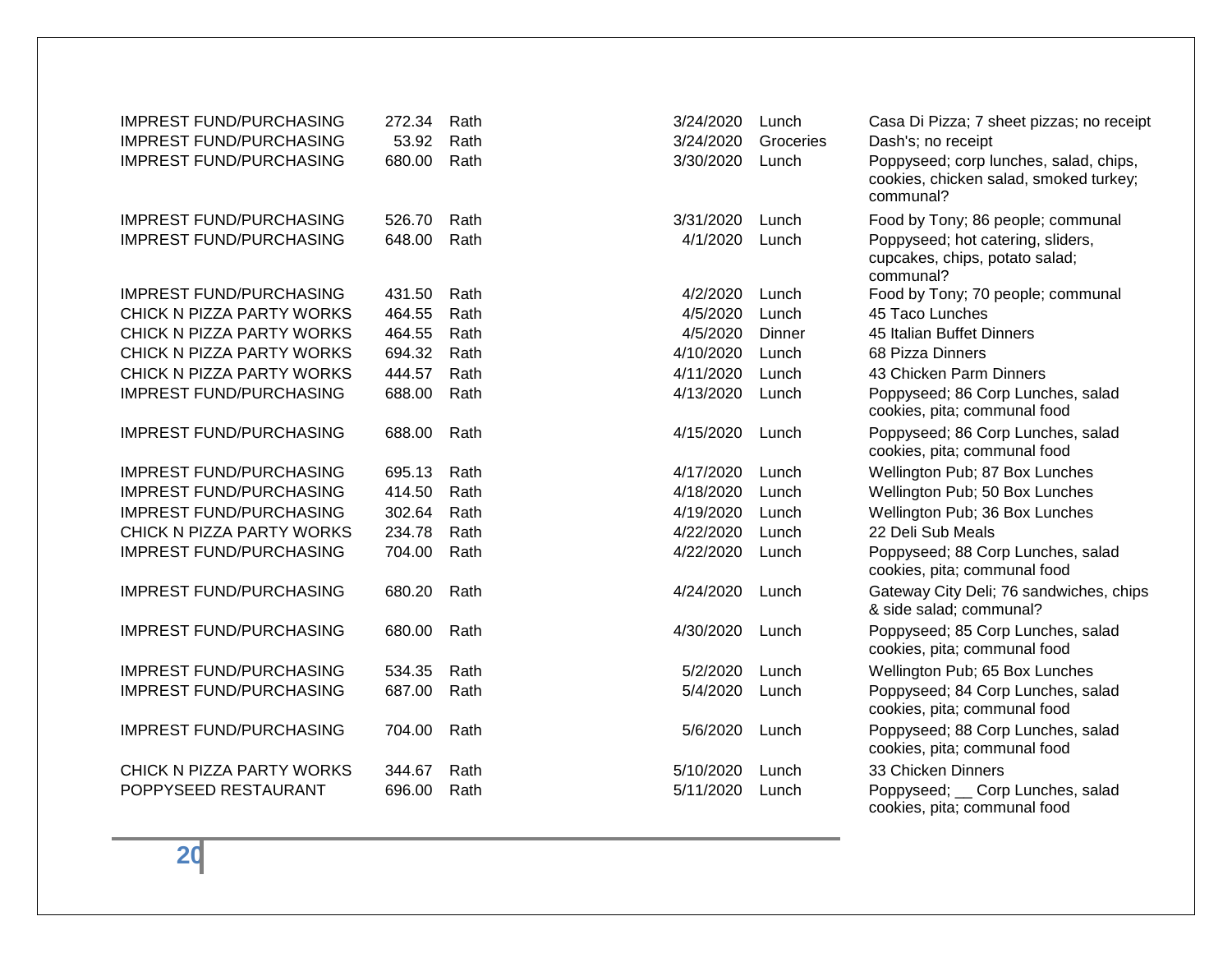| CHICK N PIZZA PARTY WORKS      | 364.65 | Rath                  | 5/26/2020 | Lunch | 35 Chicken Dinners                                                                          |
|--------------------------------|--------|-----------------------|-----------|-------|---------------------------------------------------------------------------------------------|
| <b>IMPREST FUND/PURCHASING</b> | 534.60 | Rath                  | Various   | Meals | Chick N Pizza Works; no supporting<br>documentation                                         |
| <b>IMPREST FUND/PURCHASING</b> | 634.38 | Rath                  | Various   | Meals | Chick N Pizza Works; no supporting<br>documentation                                         |
| <b>IMPREST FUND/PURCHASING</b> | 444.57 | Rath                  | Various   | Meals | Chick N Pizza Works; no supporting<br>documentation                                         |
| <b>IMPREST FUND/PURCHASING</b> | 654.36 | Rath                  | Various   | Meals | Chick N Pizza Works; no supporting<br>documentation                                         |
| <b>IMPREST FUND/PURCHASING</b> | 680.26 | Rath                  | Various   | Meals | Chick N Pizza Works; no supporting<br>documentation                                         |
| <b>IMPREST FUND/PURCHASING</b> | 664.00 | Rath and Court        | 4/22/2020 | Lunch | Poppyseed; __ Corp Lunches, salad<br>cookies, pita; communal food                           |
| <b>IMPREST FUND/PURCHASING</b> | 406.51 | <b>Rath and Court</b> | 4/25/2020 | Lunch | Wellington Pub; 49 Box Lunches                                                              |
| <b>IMPREST FUND/PURCHASING</b> | 304.30 | Rath and Court        | 4/26/2020 | Lunch | Gateway City Deli; 34 sandwiches, chips<br>& side salad; communal?                          |
| <b>IMPREST FUND/PURCHASING</b> | 760.75 | Rath and Court        | 5/1/2020  | Lunch | Gateway City Deli; 85 sandwiches, chips<br>& side salad; communal?                          |
| <b>IMPREST FUND/PURCHASING</b> | 402.75 | <b>Rath and Court</b> | 5/3/2020  | Lunch | Gateway City Deli; 45 sandwiches, chips<br>& side salad; communal?                          |
| <b>IMPREST FUND/PURCHASING</b> | 751.80 | <b>Rath and Court</b> | 5/8/2020  | Lunch | Gateway City Deli; 84 sandwiches, chips<br>& side salad; communal?                          |
| POPPYSEED RESTAURANT           | 696.00 | <b>Rath and Court</b> | 5/11/2020 | Lunch | Poppyseed; _ Corp Lunches, salad<br>cookies, pita; communal food                            |
| <b>IMPREST FUND/PURCHASING</b> | 670.18 | <b>Rath and Court</b> | 5/12/2020 | Lunch | Wellington Pub; 82 Box Lunches                                                              |
| POPPYSEED RESTAURANT           | 640.00 | Rath and Court        | 5/13/2020 | Lunch | Poppyseed; _ Corp Lunches, salad,<br>cookies, soup; communal food                           |
| POPPYSEED RESTAURANT           | 640.00 | <b>Rath and Court</b> | 5/13/2020 | Lunch | Poppyseed; __ Corp Lunches, salad<br>cookies, pita; communal food                           |
| <b>IMPREST FUND/PURCHASING</b> | 710.13 | <b>Rath and Court</b> | 5/14/2020 | Lunch | Wellington Pub; 87 Box Lunches                                                              |
| <b>IMPREST FUND/PURCHASING</b> | 778.65 | <b>Rath and Court</b> | 5/15/2020 | Lunch | Gateway City Deli; 47 sandwiches, chips<br>& side salad & 40 specialty salads;<br>communal? |
| <b>IMPREST FUND/PURCHASING</b> | 342.59 | Rath and Court        | 5/16/2020 | Lunch | Wellington Pub; 41 Box Lunches                                                              |
| <b>IMPREST FUND/PURCHASING</b> | 304.30 | Rath and Court        | 5/17/2020 | Lunch | Gateway City Deli; 21 sandwiches, chips<br>& side salad; communal?                          |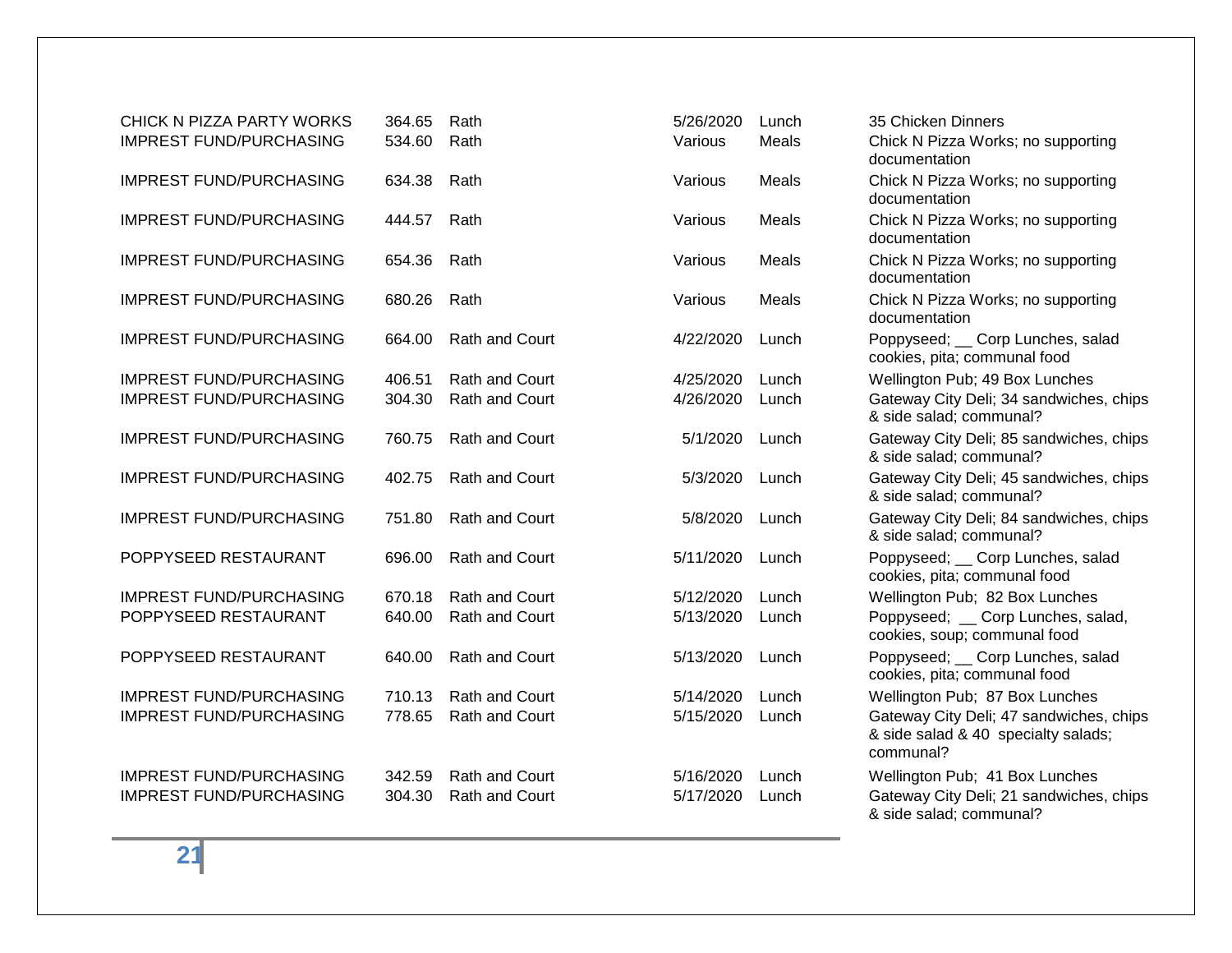| <b>IMPREST FUND/PURCHASING</b><br><b>IMPREST FUND/PURCHASING</b><br><b>IMPREST FUND/PURCHASING</b> | 829.98<br>654.20<br>760.75 | <b>Rath and Court</b><br><b>Rath and Court</b><br><b>Rath and Court</b> | 5/19/2020<br>5/21/2020<br>5/22/2020 | Lunch<br>Lunch<br>Lunch | Wellington Pub; 102 Box Lunches<br>Wellington Pub; 80 Box Lunches<br>Gateway City Deli; 40 sandwiches, chips<br>& side salad & 45 specialty salads;<br>communal? |
|----------------------------------------------------------------------------------------------------|----------------------------|-------------------------------------------------------------------------|-------------------------------------|-------------------------|------------------------------------------------------------------------------------------------------------------------------------------------------------------|
| <b>IMPREST FUND/PURCHASING</b>                                                                     | 428.54                     | <b>Rath and Court</b>                                                   | 5/23/2020                           | Lunch                   | Wellington Pub; 46 Box Lunches                                                                                                                                   |
| <b>IMPREST FUND/PURCHASING</b>                                                                     | 295.35                     | <b>Rath and Court</b>                                                   | 5/24/2020                           | Lunch                   | Gateway City Deli; 16 sandwiches, chips<br>& side salad & 17 specialty salads;<br>communal?                                                                      |
| POPPYSEED RESTAURANT                                                                               | 616.00                     | <b>Rath and Court</b>                                                   | 5/28/2020                           | Lunch                   | Poppyseed; 77 Corp Lunches, sandwich<br>platter; chips, cookies; communal food                                                                                   |
| <b>IMPREST FUND/PURCHASING</b>                                                                     | 322.20                     | <b>Rath and Court</b>                                                   | 5/31/2020                           | Lunch                   | Gateway City Deli; 18 sandwiches, chips<br>& side salad& 18 specialty salads;<br>communal?                                                                       |
| POPPYSEED RESTAURANT                                                                               | 584.00                     | <b>Rath and Court</b>                                                   | 6/3/2020                            | Dinner                  | Poppyseed; 84 Corp Lunches, sandwich<br>platter; chips, cookies; communal food                                                                                   |
| POPPYSEED RESTAURANT                                                                               | 672.00                     | <b>Rath and Court</b>                                                   | 6/3/2020                            | Dinner                  | Poppyseed; 73 Corp Lunches, sandwich<br>platter; chips, cookies; communal food                                                                                   |
| <b>WELLINGTON PUB</b>                                                                              | 689.25                     | <b>Rath and Court</b>                                                   | 5/26/2020                           | Lunch                   | Wellington Pub; 75 Box Lunches                                                                                                                                   |
| <b>WELLINGTON PUB</b>                                                                              | 878.04                     | Rath and Court                                                          | 5/28/2020                           | Lunch                   | Wellington Pub; 96 Box Lunches                                                                                                                                   |
| <b>IMPREST FUND/PURCHASING</b>                                                                     | 1,447.00                   | Rath/ ECC City/ SH Hotel                                                | 5/28/2020                           | Dinner                  | Howling Rooster; 152 individually<br>portioned dinners; 49 on 5/28 amd 103<br>on 5/29                                                                            |
| CHICK N PIZZA PARTY WORKS                                                                          | 74.98                      | Schiller Park Senior Center,<br>2057 Genesee                            | 5/26/2020                           | Lunch                   | 2 sheet pizzas; communal food                                                                                                                                    |
| CHICK N PIZZA PARTY WORKS                                                                          | 264.75                     | Scoli Elementary, 86 Alys<br>Drive                                      | 5/26/2020                           | Lunch                   | 25 Chicken Tender Meals                                                                                                                                          |
| CHICK N PIZZA PARTY WORKS                                                                          | 284.73                     | Southside Elementary, 430<br>Southside                                  | 5/28/2020                           | Lunch                   | 27 Chicken Dinners                                                                                                                                               |
| <b>IMPREST FUND/PURCHASING</b>                                                                     | 139.94                     | <b>Springville Testing Site</b>                                         | 5/12/2020                           | Lunch                   | Main Street Pizza & Café; 10 (illegible);<br>communal?                                                                                                           |
| <b>IMPREST FUND/PURCHASING</b>                                                                     | 121.17                     | <b>Springville Testing Site</b>                                         | 5/19/2020                           | Lunch                   | Tim & Bonnie's; 7 chicken souvlaki<br>salads, 6 turkey club sandwiches                                                                                           |
| <b>IMPREST FUND/PURCHASING</b>                                                                     | 136.46                     | <b>Springville Testing Site</b>                                         | 5/26/2020                           | Lunch                   | Main Street Pizza & Café; 4 party pizzas;<br>communal                                                                                                            |
| <b>IMPREST FUND/PURCHASING</b>                                                                     | 214.75                     | <b>Testing Site</b>                                                     | 4/22/2020                           | Lunch                   | Wellington Pub; 25 Box Lunches                                                                                                                                   |
| <b>IMPREST FUND/PURCHASING</b>                                                                     | 285.00                     | <b>Testing Site</b>                                                     | 5/21/2020                           | Lunch                   | Grateful Grind; 30 emergency personnel                                                                                                                           |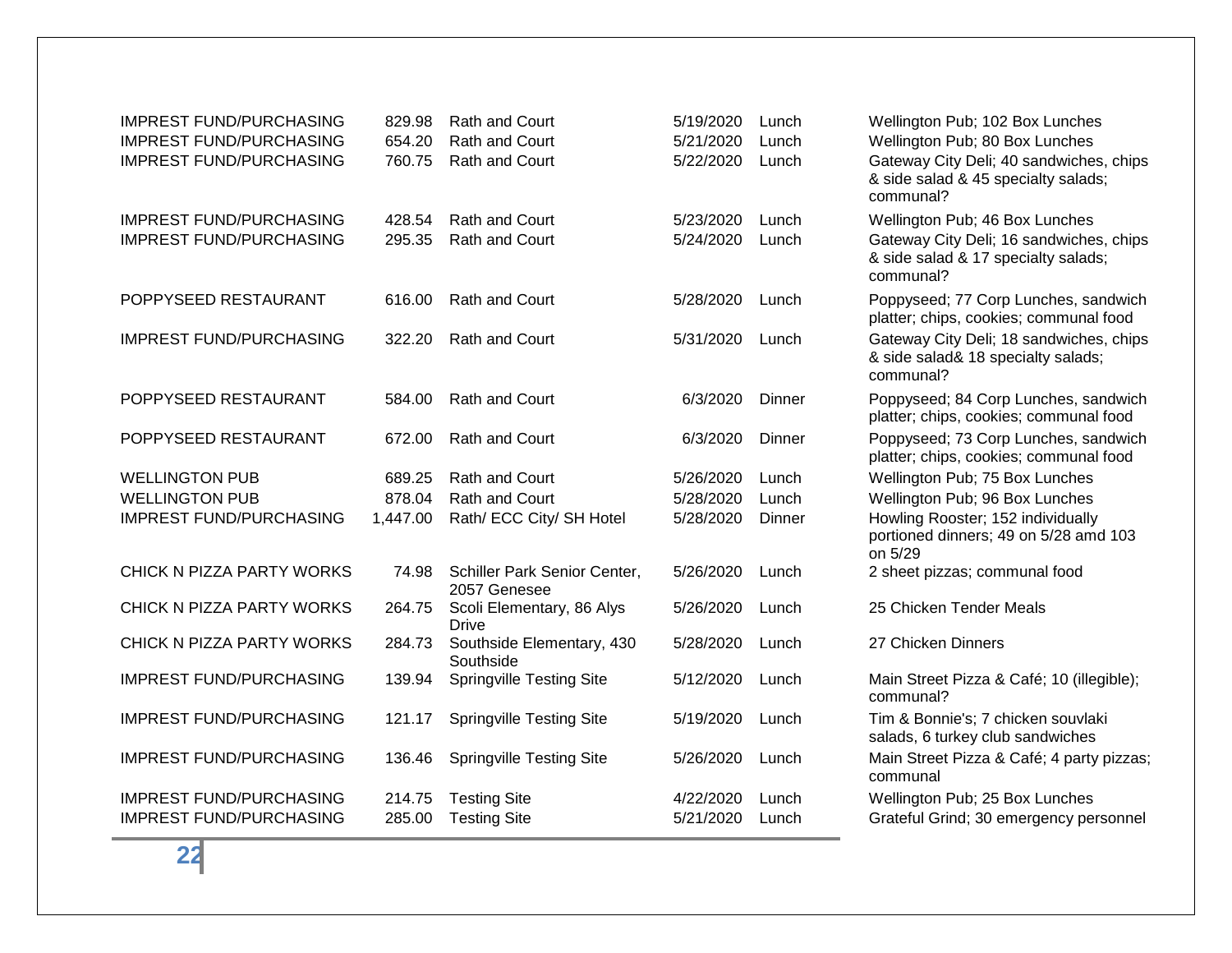| <b>IMPREST FUND/PURCHASING</b> | 180.00 | <b>Tonawanda Testing Site</b>           | 5/21/2020 | Lunch     | Howling Rooster; 20 individually<br>portioned lunches                                  |
|--------------------------------|--------|-----------------------------------------|-----------|-----------|----------------------------------------------------------------------------------------|
| <b>IMPREST FUND/PURCHASING</b> | 84.95  | <b>Various Sites</b>                    | 3/24/2020 | Lunch     | Marotto's; Party Pack; sales tax paid;<br>communal?                                    |
| <b>IMPREST FUND/PURCHASING</b> | 277.34 | <b>Various Sites</b>                    | 3/24/2020 | Lunch     | Casa Di Pizza; 7 sheet pizzas; 21.91<br>sales tax paid; communal food                  |
| <b>IMPREST FUND/PURCHASING</b> | 63.77  | <b>Various Sites</b>                    | 3/27/2020 | Lunch     | John's Pizza; party pizza and party salad;<br>5.13 sales tax paid; communal food       |
| <b>IMPREST FUND/PURCHASING</b> | 71.25  | <b>Various Sites</b>                    | 4/1/2020  | Lunch     | Master Pizza; no itemized list                                                         |
| <b>IMPREST FUND/PURCHASING</b> | 68.08  | Various Sites for team<br>members       | 4/3/2020  | Lunch     | John's Pizza; party pizza and 50 wings;<br>communal food; plates and napkins for<br>15 |
| <b>IMPREST FUND/PURCHASING</b> | 75.39  | Warehouse                               | 3/31/2020 | Lunch     | Partner's Pizza; no itemized list                                                      |
| <b>IMPREST FUND/PURCHASING</b> | 65.24  | Warehouse                               | 4/3/2020  | Lunch     | Master Pizza; no itemized list                                                         |
| <b>IMPREST FUND/PURCHASING</b> | 37.92  | Warehouse                               | 4/20/20   | Groceries | Reimb to Jon Torre; Tops - sub and<br>sandwich rolls                                   |
| <b>IMPREST FUND/PURCHASING</b> | 162.59 | Warehouse                               | 5/1/2020  | Cooking   | Amazon; portable burner, frying pan,<br>roasting pan, spatula, spoon                   |
| <b>IMPREST FUND/PURCHASING</b> | 211.89 | Warehouse                               | 5/13/2020 | Cooking   | Walmart; pots, pans, cutlery, tools, etc;<br>\$17.05 sales tax paid                    |
| <b>IMPREST FUND/PURCHASING</b> | 234.23 | Warehouse                               | 5/13/2020 | Cooking   | Restaurant Depot; double burners;<br>\$18.85 sales tax paid                            |
| <b>IMPREST FUND/PURCHASING</b> | 227.77 | Warehouse                               | 6/16/2020 | Groceries | BJs; assorted beverages, pork chops and<br>ham; reimb to Jon Torre                     |
| <b>IMPREST FUND/PURCHASING</b> | 176.60 | West Seneca Mask<br><b>Distribution</b> | 5/26/2020 | Lunch     | LTs Pizza & Subs; 20 sandwiches                                                        |
| <b>ASC FOOD SERVICES</b>       | 840.00 |                                         | 3/23/2020 | Dinner    | ECC Food Service; 96 meatloaf dinners;<br>pick up; communal?                           |
| <b>ASC FOOD SERVICES</b>       | 822.50 |                                         | 3/24/2020 | Dinner    | ECC Food Service; 94 turkey dinners;<br>pick up; communal?                             |
| <b>ASC FOOD SERVICES</b>       | 717.50 |                                         | 3/25/2020 | Dinner    | ECC Food Service; 51 macaroni and<br>cheese, pork dinners; pick up                     |
| <b>ASC FOOD SERVICES</b>       | 708.75 |                                         | 3/26/2020 | Dinner    | ECC Food Service; 81 chicken dinners;<br>pick up                                       |
| <b>ASC FOOD SERVICES</b>       | 817.00 |                                         | 3/27/2020 | Dinner    | ECC Food Service; 86 chili and macaroni<br>and cheese dinners; pick up                 |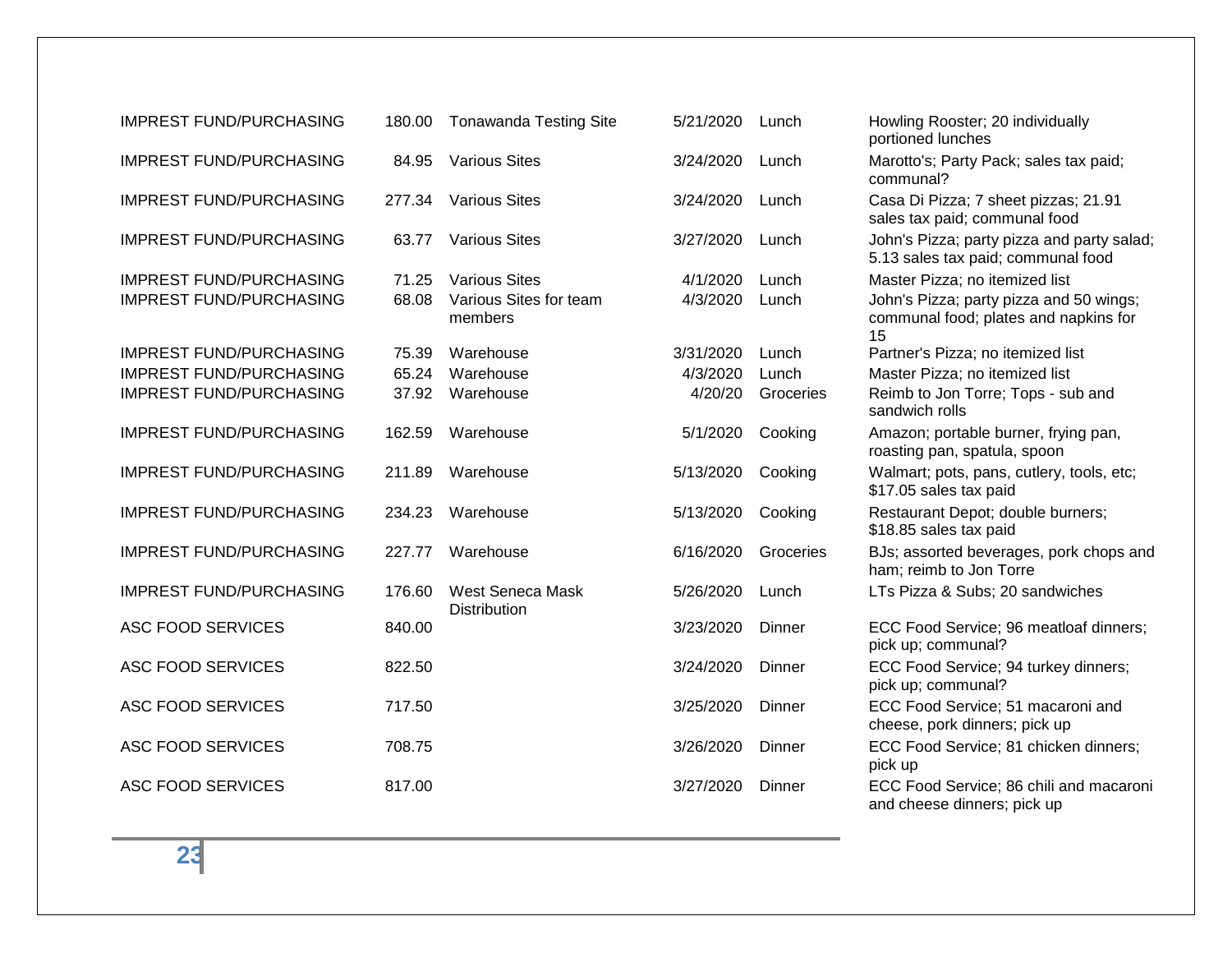| <b>ASC FOOD SERVICES</b>                                   | 902.50          | 3/30/2020            | Dinner          | ECC Food Service; 85 meatloaf dinners;<br>pick up                                            |
|------------------------------------------------------------|-----------------|----------------------|-----------------|----------------------------------------------------------------------------------------------|
| <b>ASC FOOD SERVICES</b>                                   | 807.50          | 3/31/2020            | Dinner          | ECC Food Service; 85 turkey dinners;<br>pick up                                              |
| <b>IMPREST FUND/PURCHASING</b><br><b>ASC FOOD SERVICES</b> | 85.48<br>807.50 | 4/1/2020<br>4/1/2020 | Lunch<br>Dinner | John's Pizza; no itemized list, take-out<br>ECC Food Service; 85 chicken dinners;<br>pick up |
| <b>ASC FOOD SERVICES</b>                                   | 483.50          | 4/2/2020             | Dinner          | ECC Food Service; 82 pasta dinners;<br>pick up                                               |
| <b>ASC FOOD SERVICES</b>                                   | 608.00          | 4/3/2020             | Dinner          | ECC Food Service; 64 pasta dinners;<br>pick up                                               |
| <b>ASC FOOD SERVICES</b>                                   | 731.50          | 4/6/2020             | Dinner          | ECC Food Service; 77 goulash dinners;<br>pick up                                             |
| <b>ASC FOOD SERVICES</b>                                   | 627.00          | 4/7/2020             | Dinner          | ECC Food Service; 86 salisbury steak<br>dinners; pick up                                     |
| <b>ASC FOOD SERVICES</b>                                   | 722.00          | 4/8/2020             | Dinner          | ECC Food Service; 76 pasta/chicken<br>dinners; pick up                                       |
| <b>ASC FOOD SERVICES</b>                                   | 655.50          | 4/9/2020             | Dinner          | ECC Food Service; 69 beef dinners; pick<br><b>up</b>                                         |
| <b>ASC FOOD SERVICES</b>                                   | 712.50          | 4/10/2020            | Dinner          | ECC Food Service; 75 pasta dinners;<br>pick up                                               |
| <b>ASC FOOD SERVICES</b>                                   | 608.00          | 4/11/2020            | Dinner          | ECC Food Service; 64 pasta dinners;<br>pick up duplicate of 400-7819 above?                  |
| <b>ASC FOOD SERVICES</b>                                   | $-608.00$       | 4/11/2020            |                 | ECC Food Service; 64 pasta dinners;<br>pick up duplicate of 400-7819 above<br>refund         |
| <b>ASC FOOD SERVICES</b>                                   | 589.00          | 4/13/2020            | Dinner          | ECC Food Service; 62 meatloaf dinners;<br>pick up                                            |
| <b>ASC FOOD SERVICES</b>                                   | 494.00          | 4/14/2020            | Dinner          | ECC Food Service; 52 turkey dinners;<br>pick up                                              |
| <b>ASC FOOD SERVICES</b>                                   | 541.50          | 4/15/2020            | Dinner          | ECC Food Service; 57 chicken dinners;<br>pick up                                             |
| <b>ASC FOOD SERVICES</b>                                   | 722.00          | 4/16/2020            | Dinner          | ECC Food Service; 76 ham dinners; pick<br>up                                                 |
| <b>ASC FOOD SERVICES</b>                                   | 579.50          | 4/17/2020            | Dinner          | ECC Food Service; 61 chicken dinners;<br>pick up                                             |
| <b>ASC FOOD SERVICES</b>                                   | 655.50          | 4/20/2020            | Dinner          | ECC Food Service; 69 pork dinners; pick<br>up                                                |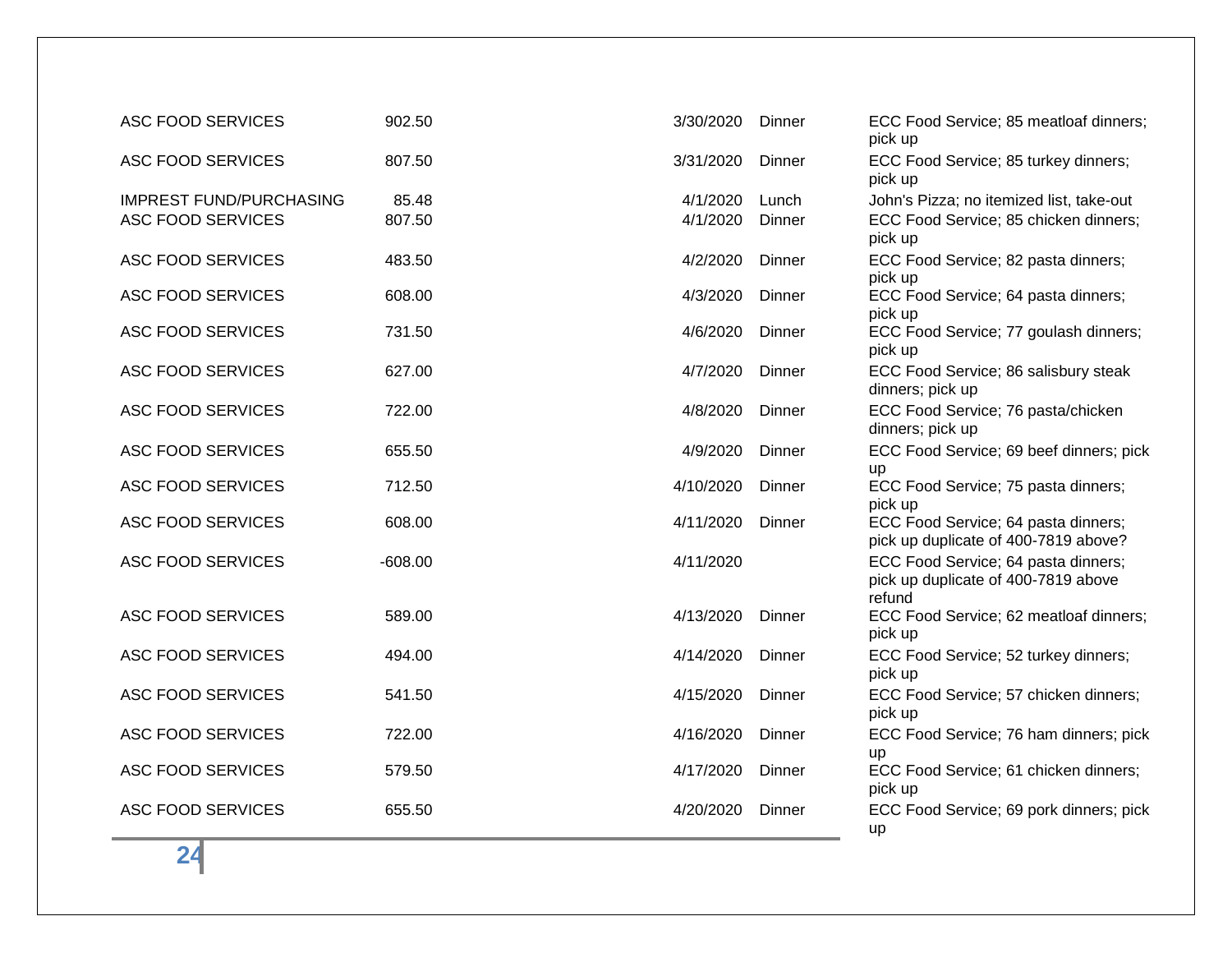| <b>ASC FOOD SERVICES</b>                                   | 1,180.25         | 4/21/2020              | Lunch/Dinner    | ECC Food Service; 87 boxed lunches/67<br>stuffed pepper dinners; pick up                |
|------------------------------------------------------------|------------------|------------------------|-----------------|-----------------------------------------------------------------------------------------|
| <b>ASC FOOD SERVICES</b>                                   | 674.50           | 4/22/2020              | Dinner          | ECC Food Service; 71 chicken parm<br>dinners; pick up                                   |
| <b>ASC FOOD SERVICES</b>                                   | 1,155.75         | 4/23/2020              | Lunch/Dinner    | ECC Food Service; 77 boxed lunches/71<br>beef dinners; pick up                          |
| <b>ASC FOOD SERVICES</b>                                   | 579.50           | 4/24/2020              | Dinner          | ECC Food Service; 61 BBQ burger<br>dinners; pick up                                     |
| <b>IMPREST FUND/PURCHASING</b><br><b>ASC FOOD SERVICES</b> | 302.64<br>655.50 | 4/30/2020<br>4/30/2020 | Lunch<br>Dinner | Wellington Pub; 36 Box Lunches<br>ECC Food Service; 69 chicken bowl<br>dinners; pick up |
| <b>ASC FOOD SERVICES</b>                                   | 769.50           | 5/1/2020               | Dinner          | ECC Food Service; 81 chicken finger<br>dinners; pick up                                 |
| <b>ASC FOOD SERVICES</b>                                   | 893.00           | 5/4/2020               | Dinner          | ECC Food Service; 94 meatloaf dinners;<br>pick up                                       |
| <b>ASC FOOD SERVICES</b>                                   | 798.00           | 5/8/2020               | Dinner          | ECC Food Service; 84 turkey dinners;<br>pick up                                         |
| <b>ASC FOOD SERVICES</b>                                   | 779.00           | 5/11/2020              | Dinner          | ECC Food Service; 82 chicken dinners;<br>pick up                                        |
| <b>ASC FOOD SERVICES</b>                                   | 703.00           | 5/12/2020              | Dinner          | ECC Food Service; 74 goulash dinners;<br>pick up                                        |
| <b>ASC FOOD SERVICES</b>                                   | 684.00           | 5/13/2020              | Dinner          | ECC Food Service; 72 swedish meatball<br>dinners; pick up                               |
| <b>ASC FOOD SERVICES</b>                                   | 684.00           | 5/13/2020              | Dinner          | ECC Food Service; 72 swedish meatball<br>dinners; pick up; duplicate above?             |
| <b>ASC FOOD SERVICES</b>                                   | 712.50           | 5/14/2020              | Dinner          | ECC Food Service; 75 baked chicken<br>dinners; pick up                                  |
| <b>ASC FOOD SERVICES</b>                                   | 655.50           | 5/15/2020              | Dinner          | ECC Food Service; 69 hamburger<br>dinners; pick up                                      |
| <b>ASC FOOD SERVICES</b>                                   | 532.00           | 5/18/2020              | Dinner          | ECC Food Service; 56 fried chicken<br>dinners; pick up                                  |
| <b>ASC FOOD SERVICES</b>                                   | 289.00           | 5/19/2020              | Dinner          | ECC Food Service; 62 pasta dinners;<br>pick up; partial (1)                             |
| <b>ASC FOOD SERVICES</b>                                   | 300.00           | 5/19/2020              | Dinner          | ECC Food Service; 62 pasta dinners;<br>pick up (partial 2)                              |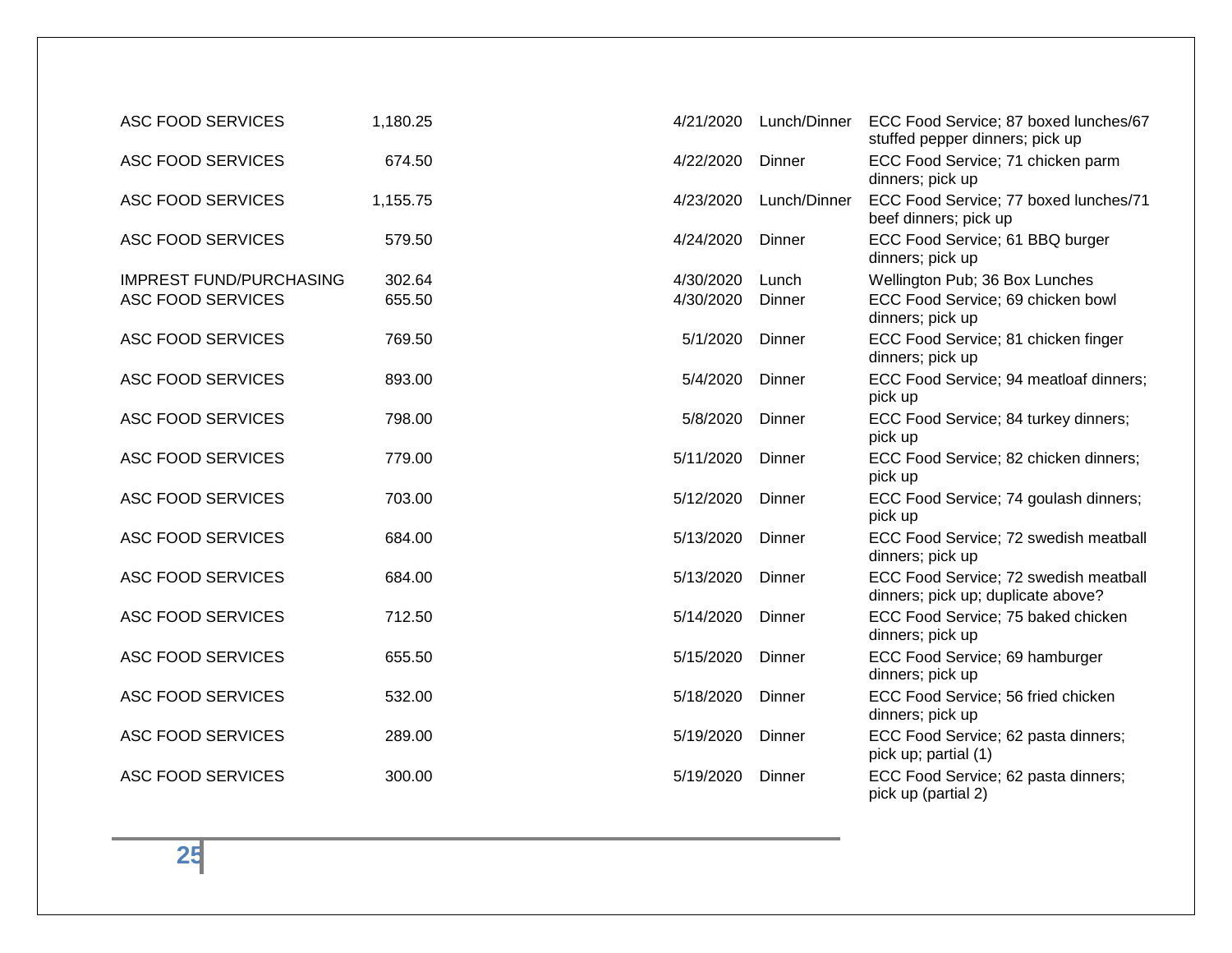| <b>ASC FOOD SERVICES</b>       | $-289.00$ | 5/19/2020 | Dinner | ECC Food Service; 62 pasta dinners;<br>pick up; partial (1) refund                                                                                             |
|--------------------------------|-----------|-----------|--------|----------------------------------------------------------------------------------------------------------------------------------------------------------------|
| <b>ASC FOOD SERVICES</b>       | $-300.00$ | 5/19/2020 | Dinner | ECC Food Service; 62 pasta dinners;<br>pick up (partial 2) refund                                                                                              |
| <b>ASC FOOD SERVICES</b>       | 589.00    | 5/19/2020 | Dinner | ECC Food Service; 62 pasta dinners;<br>pick up                                                                                                                 |
| <b>ASC FOOD SERVICES</b>       | 484.50    | 5/20/2020 | Dinner | ECC Food Service; 51 bbq pork/chicken<br>dinners; pick up                                                                                                      |
| <b>ASC FOOD SERVICES</b>       | 342.00    | 5/21/2020 | Dinner | ECC Food Service; 36 marinated chicken<br>dinners; pick up                                                                                                     |
| <b>ASC FOOD SERVICES</b>       | 342.00    | 5/22/2020 | Dinner | ECC Food Service; 36 chicken finger<br>dinners; pick up                                                                                                        |
| <b>ASC FOOD SERVICES</b>       | 259.00    | 5/25/2020 | Lunch  | ECC Food Service; 37 picnic lunches;<br>pick up                                                                                                                |
| <b>ASC FOOD SERVICES</b>       | 532.00    | 5/27/2020 | Dinner | ECC Food Service; 75 baked chicken leg<br>dinners; pick up                                                                                                     |
| ASC FOOD SERVICES              | 465.50    | 5/29/2020 | Dinner | ECC Food Service; 49 goulash dinners;<br>pick up                                                                                                               |
| <b>ASC FOOD SERVICES</b>       | 332.50    | 6/1/2020  | Dinner | ECC Food Service; 38 chicken finger<br>salads; pick up                                                                                                         |
| <b>ASC FOOD SERVICES</b>       | 446.50    | 6/3/2020  | Dinner | ECC Food Service; 47 greek chicken<br>dinners; pick up                                                                                                         |
| <b>ASC FOOD SERVICES</b>       | 315.00    | 6/5/2020  | Dinner | ECC Food Service; 36 steak salad<br>dinners; pick up                                                                                                           |
| <b>IMPREST FUND/PURCHASING</b> | 53.15     |           |        | Food for various pizza vendors for testing<br>sites and 4th floor call center; various<br>days ending 3/26/20; no supporting<br>documentation                  |
| <b>IMPREST FUND/PURCHASING</b> | 27.19     |           |        | Food for various pizza vendors for testing<br>sites and 4th floor call center; various<br>days ending 3/26/20; no supporting                                   |
| <b>IMPREST FUND/PURCHASING</b> | 88.86     |           |        | documentation<br>Food for various pizza vendors for testing<br>sites and 4th floor call center; various<br>days ending 3/26/20; no supporting<br>documentation |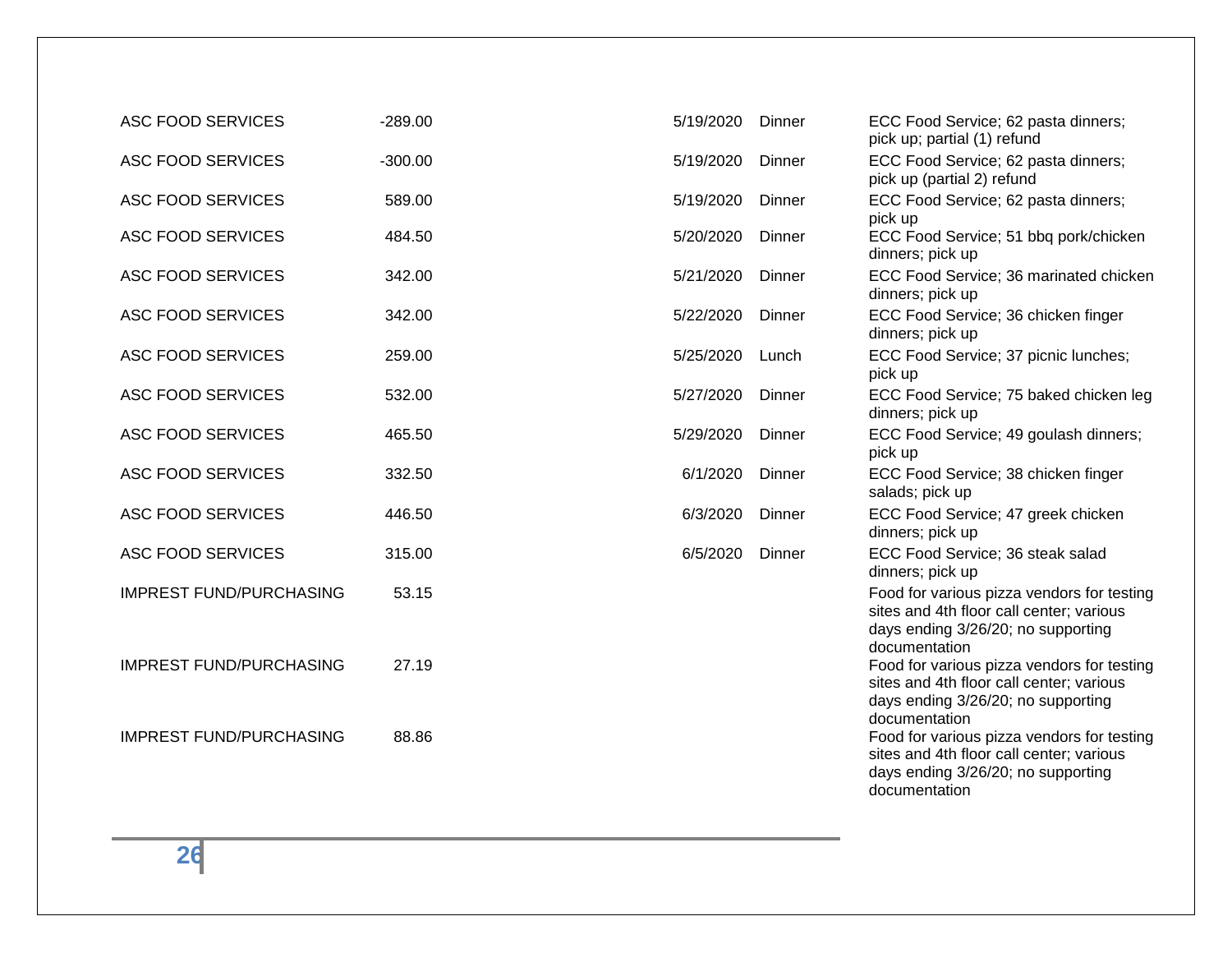| <b>IMPREST FUND/PURCHASING</b> | 51.46  | Food for various pizza vendors for testing<br>sites and 4th floor call center; various<br>days ending 3/26/20; no supporting<br>documentation |
|--------------------------------|--------|-----------------------------------------------------------------------------------------------------------------------------------------------|
| <b>IMPREST FUND/PURCHASING</b> | 51.99  | No supporting documentation; date<br>ending 3/31/20                                                                                           |
| <b>IMPREST FUND/PURCHASING</b> | 83.74  | No supporting documentation; date<br>ending 3/31/21                                                                                           |
| <b>IMPREST FUND/PURCHASING</b> | 76.11  | No supporting documentation; date<br>ending 3/31/20                                                                                           |
| <b>IMPREST FUND/PURCHASING</b> | 214.80 | No supporting documentation; date<br>ending 3/31/20                                                                                           |
| <b>IMPREST FUND/PURCHASING</b> | 154.86 | No supporting documentation; date<br>ending 3/31/20                                                                                           |
| <b>IMPREST FUND/PURCHASING</b> | 114.90 | No supporting documentation; date<br>ending 3/31/20                                                                                           |
| <b>IMPREST FUND/PURCHASING</b> | 214.80 | No supporting documentation; date<br>ending 3/31/20                                                                                           |
| <b>IMPREST FUND/PURCHASING</b> | 154.86 | No supporting documentation; date<br>ending 3/31/20                                                                                           |
| <b>IMPREST FUND/PURCHASING</b> | 40.96  | No supporting documentation; date<br>ending 3/31/20                                                                                           |
| <b>IMPREST FUND/PURCHASING</b> | 347.63 | No supporting documentation; date<br>ending 3/31/20                                                                                           |
| <b>IMPREST FUND/PURCHASING</b> | 140.86 | No supporting documentation; date<br>ending 3/31/20                                                                                           |
| <b>IMPREST FUND/PURCHASING</b> | 304.71 | No supporting documentation; date<br>ending 3/31/20                                                                                           |
| <b>IMPREST FUND/PURCHASING</b> | 214.80 | No supporting documentation; date<br>ending 3/31/20                                                                                           |
| <b>IMPREST FUND/PURCHASING</b> | 76.66  | No supporting documentation; date<br>ending 3/31/20                                                                                           |
| <b>IMPREST FUND/PURCHASING</b> | 664.00 | No supporting documentation; date<br>ending 3/31/20                                                                                           |
| <b>IMPREST FUND/PURCHASING</b> | 704.00 | No supporting documentation; date<br>ending 3/31/20                                                                                           |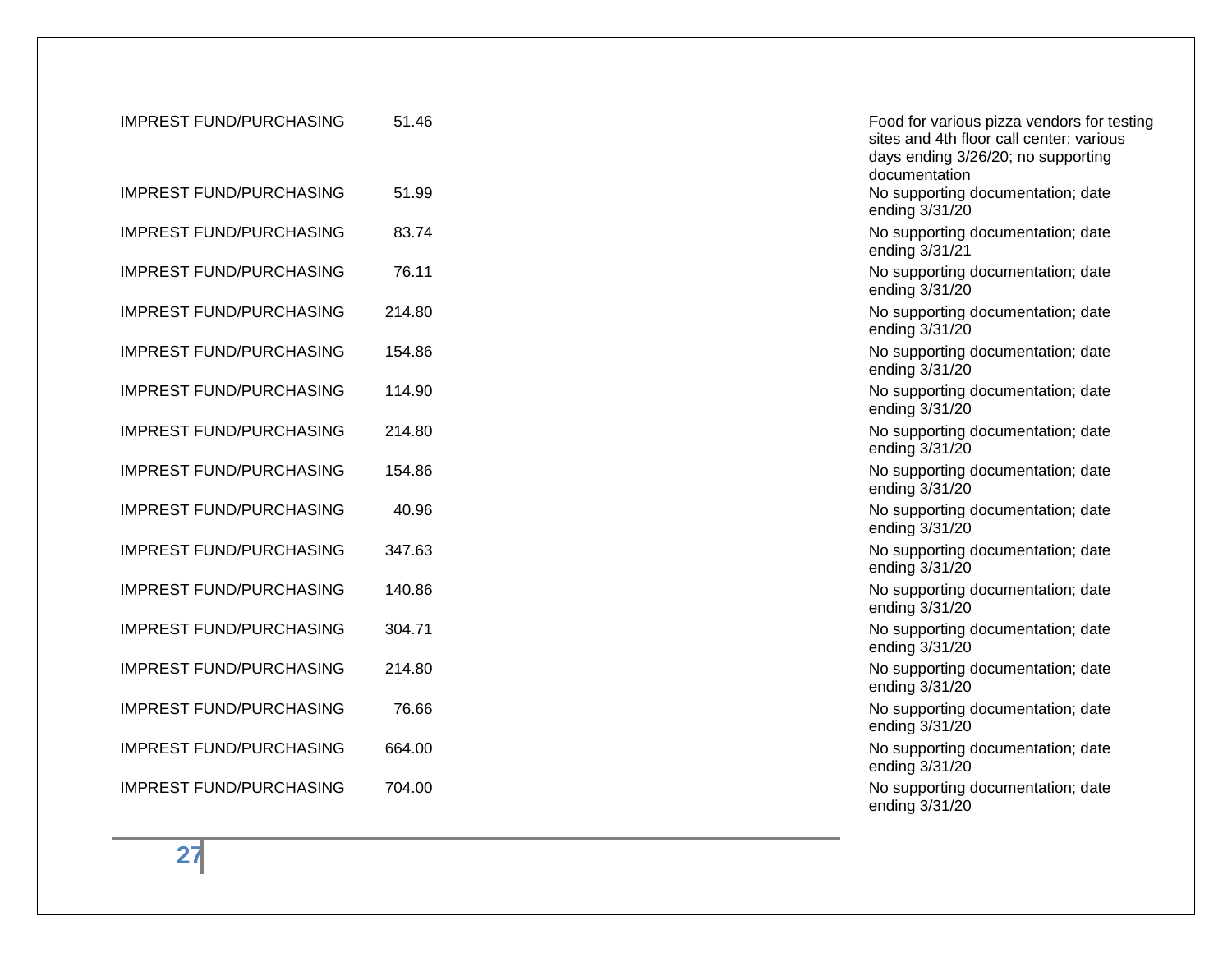| <b>IMPREST FUND/PURCHASING</b> | 491.00   | No supporting documentation; date<br>ending 3/31/20 |
|--------------------------------|----------|-----------------------------------------------------|
| <b>IMPREST FUND/PURCHASING</b> | 544.55   | No supporting documentation; date<br>ending 3/31/20 |
| <b>IMPREST FUND/PURCHASING</b> | 532.65   | No supporting documentation; date<br>ending 3/31/20 |
| <b>IMPREST FUND/PURCHASING</b> | 177.00   | No supporting documentation; date<br>ending 6/24/20 |
| <b>IMPREST FUND/PURCHASING</b> | 106.95   | No supporting documentation; date<br>ending 6/24/20 |
| <b>IMPREST FUND/PURCHASING</b> | 196.90   | No supporting documentation; date<br>ending 6/24/20 |
| <b>IMPREST FUND/PURCHASING</b> | 98.38    | No supporting documentation; date<br>ending 6/24/20 |
| <b>IMPREST FUND/PURCHASING</b> | 127.90   | No supporting documentation; date<br>ending 6/24/20 |
| <b>IMPREST FUND/PURCHASING</b> | 1,533.00 | No supporting documentation; date<br>ending 6/24/20 |
| <b>IMPREST FUND/PURCHASING</b> | 86.20    | No supporting documentation; date<br>ending 6/24/20 |
| <b>IMPREST FUND/PURCHASING</b> | 168.00   | No supporting documentation; date<br>ending 7/9/20  |
| <b>IMPREST FUND/PURCHASING</b> | 71.76    | No supporting documentation; date<br>ending 7/9/20  |
| <b>IMPREST FUND/PURCHASING</b> | 177.21   | No supporting documentation; date<br>ending 7/9/20  |
| <b>IMPREST FUND/PURCHASING</b> | 127.13   | No supporting documentation; date<br>ending 7/9/20  |
| <b>IMPREST FUND/PURCHASING</b> | 87.90    | No supporting documentation; date<br>ending 7/9/20  |
| <b>IMPREST FUND/PURCHASING</b> | 167.83   | No supporting documentation; date<br>ending 7/17/20 |
| <b>IMPREST FUND/PURCHASING</b> | 494.50   | No supporting documentation; date<br>ending 7/17/20 |
| <b>IMPREST FUND/PURCHASING</b> | 266.72   | No supporting documentation; date<br>ending 7/17/20 |